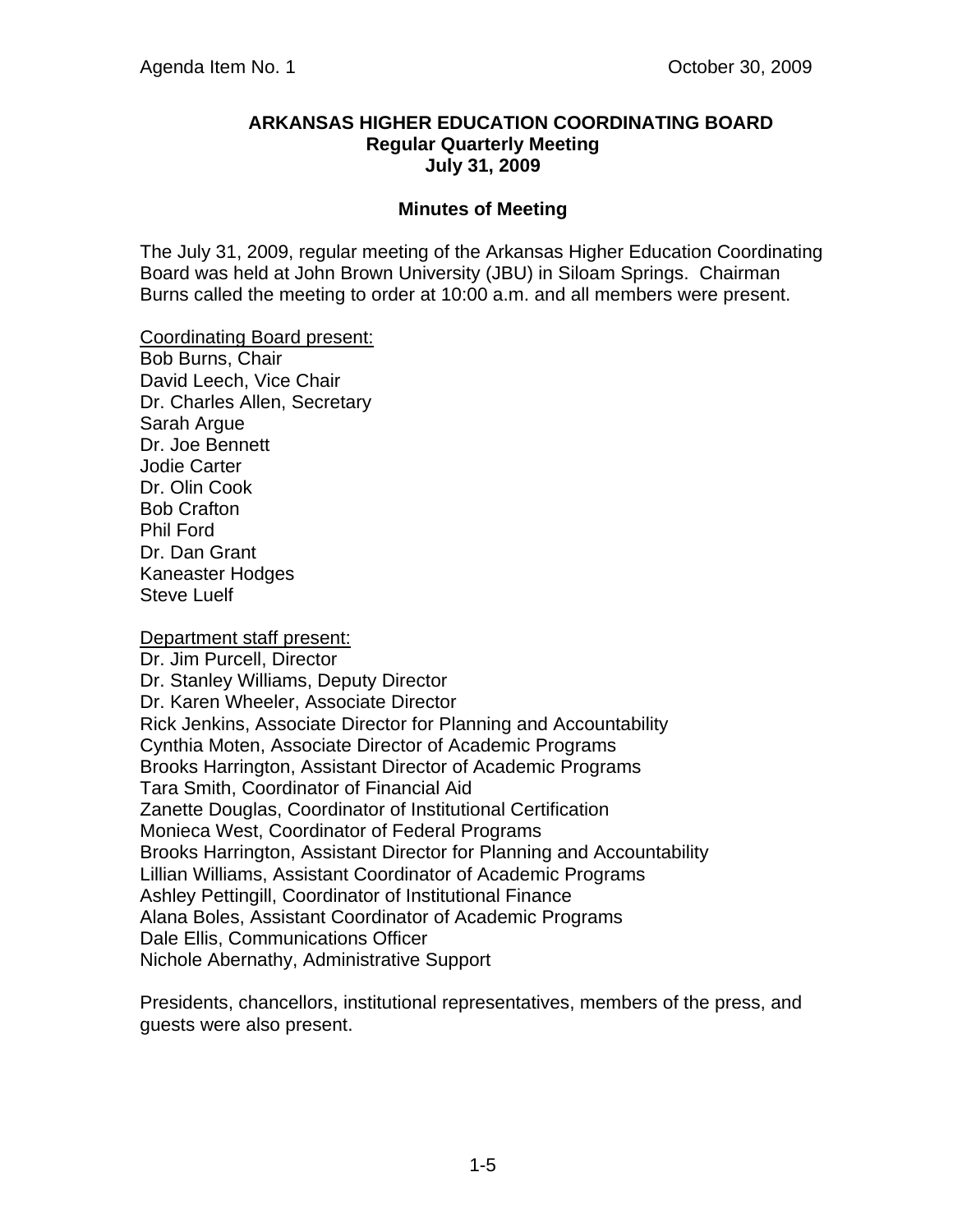Chairman Burns introduced Dr. Charles Pollard, President of JBU, for a welcome. Dr. Pollard welcomed everyone to the meeting and thanked the Coordinating Board for allowing JBU the opportunity to host.

Chairman Burns thanked Dr. Pollard and the JBU staff for their hospitality.

Next, Chairman Burns introduced Emily Jordan-Cox, Deputy Policy Advisor for Higher Education in the Governor's office. He also introduced new presidents Dr. Allen Meadors of the University of Central Arkansas, Dr. Richard Dawe of Ozarka College and Dr. Barbara Jones of South Arkansas Community College.

Chairman Burns recognized Dick Trammel, former AHECB Chairman, and presented him with a plaque on behalf of the Board and ADHE for his service to higher education. Mr. Trammel, new Northwest Arkansas Highway Commissioner, thanked the AHECB members and ADHE staff for honoring him.

Chairman Burns announced that there would be a Public Hearing on the amendments to the rules and regulations for several financial aid programs.

### Agenda Item No. 1 Approval of Minutes

Dr. Olin Cook moved to approve Agenda Item No. 1. David Leech seconded the motion and the Board unanimously approved.

### Agenda Item No. 2 Agency Updates

Dr. Purcell began the agency updates by introducing Mandy Moore, instructor of business at JBU. Students from the JBU business team Progressive Solutions took first place honors at the Reynolds Tri-State Governor's Cup Business Plan Competition in Las Vegas. The students were awarded a \$25,000 cash prize for their win. JBU was the only private university competing at the undergraduate level of the competition.

President Obama's new American Graduation Initiative is attempting to put America back on top in the number of college graduates in the world, said Dr. Purcell. Earlier this year, President Obama proposed an overhaul of the role banks play in the student loan industry that would save taxpayers approximately \$87 billion. These savings would then be used to expand the Pell Grant Program. The proposed program would expand course offerings and dual enrollment at high schools and universities, promote the transfer of credit among colleges, and align graduation and entrance requirements of high schools, community colleges, and four-year colleges and universities.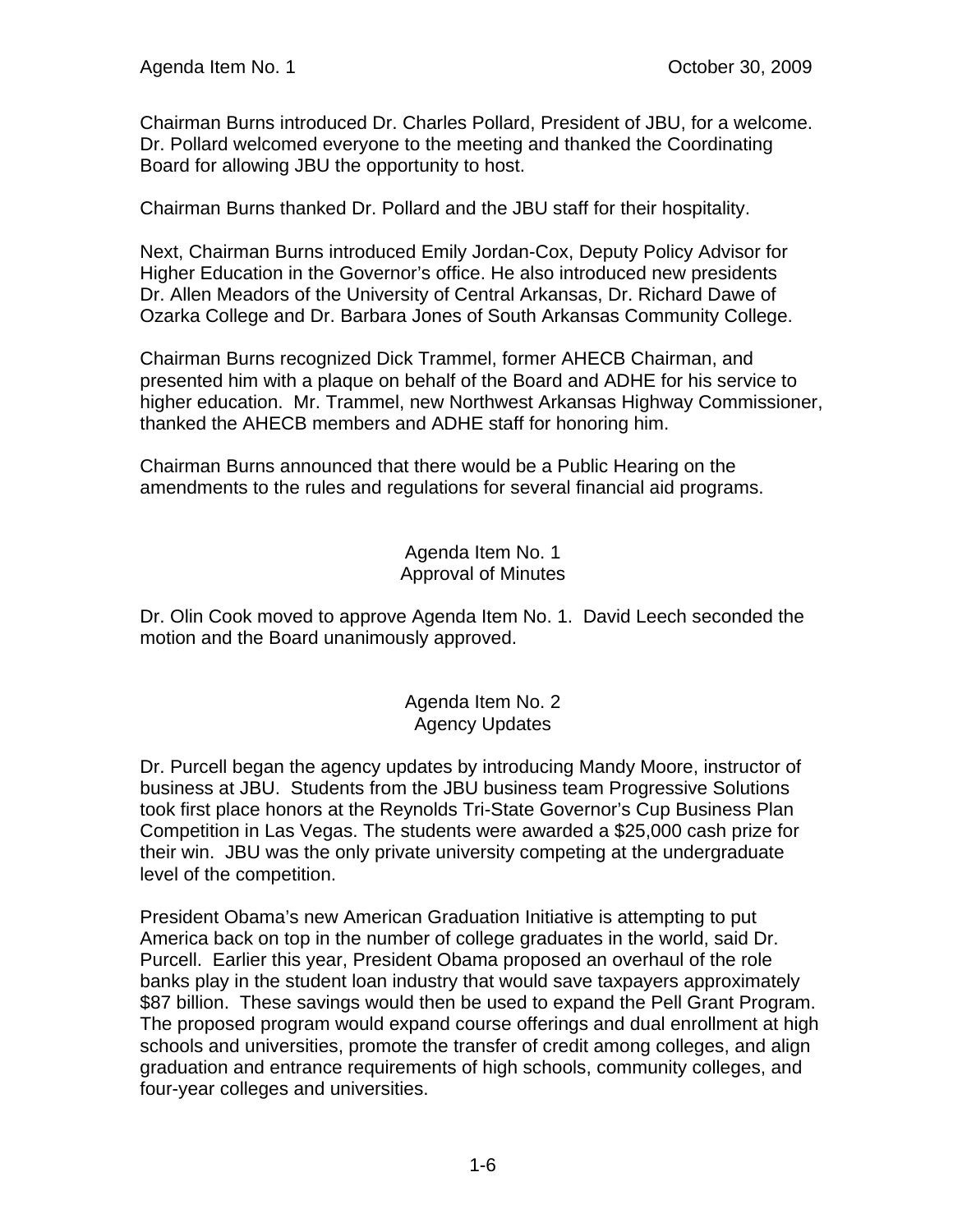Next, Dr. Purcell reported on the program viability timeline. Since the April Coordinating Board meeting, ADHE has provided initial program viability data to the CAOs. The 3-year program viability reporting period was from 2005-06 through 2007-08. During this time, CAOs also submitted information on existing program reviews. Over the next 2 months ADHE staff will review institutional 10 year program review schedules and institutional requests for cognate and embedded program designations. After reviewing the requests, ADHE staff will notify the presidents, chancellors and CAOs of programs still not meeting viability standards. Institutions may submit program viability appeals to ADHE by November 2. ADHE will send the final list of programs not meeting viability standards to the institutions on January 8, 2010, and will present this data at the Coordinating Board meeting on January 29, 2010.

## Agenda Item No, 3 Report on Annual Review of Faculty Performance

Arkansas Code Annotated §6-63-104 and Arkansas Higher Education Coordinating Board (Board) policy 5.05.1 requires that each college and university conduct an annual performance review of faculty members. Pursuant to this statute, Arkansas Department of Higher Education (ADHE) staff is required to monitor the faculty evaluation processes adopted at public institutions, and make a report to the Coordinating Board and Legislative Council each year. Each institution must have on file with ADHE a plan detailing the procedures for faculty evaluation at each institution. Significant amendments to these plans are to be submitted for Board approval.

Institutions were required to submit a report to ADHE that describes the process followed during the 2008-2009 academic year. Those reports were summarized in the Agenda book.

Dr. Grant asked if any incompetent faculty have ever been fired because of this report. Ms. West said that she would have to review the findings; however, she did know that many schools use these report findings as the basis for their raises and promotions.

Mr. Luelf asked if the findings were used to determine any best practices. Ms. West said that currently, determining best practices isn't required,

## Agenda Item No. 4 Report on College-Going Rate

The college-going rate measures the proportion of college students enrolling in postsecondary education in the fall semester after finishing high school. Current data are based on the fall 2006 student cohort that enrolled on a first-time, full-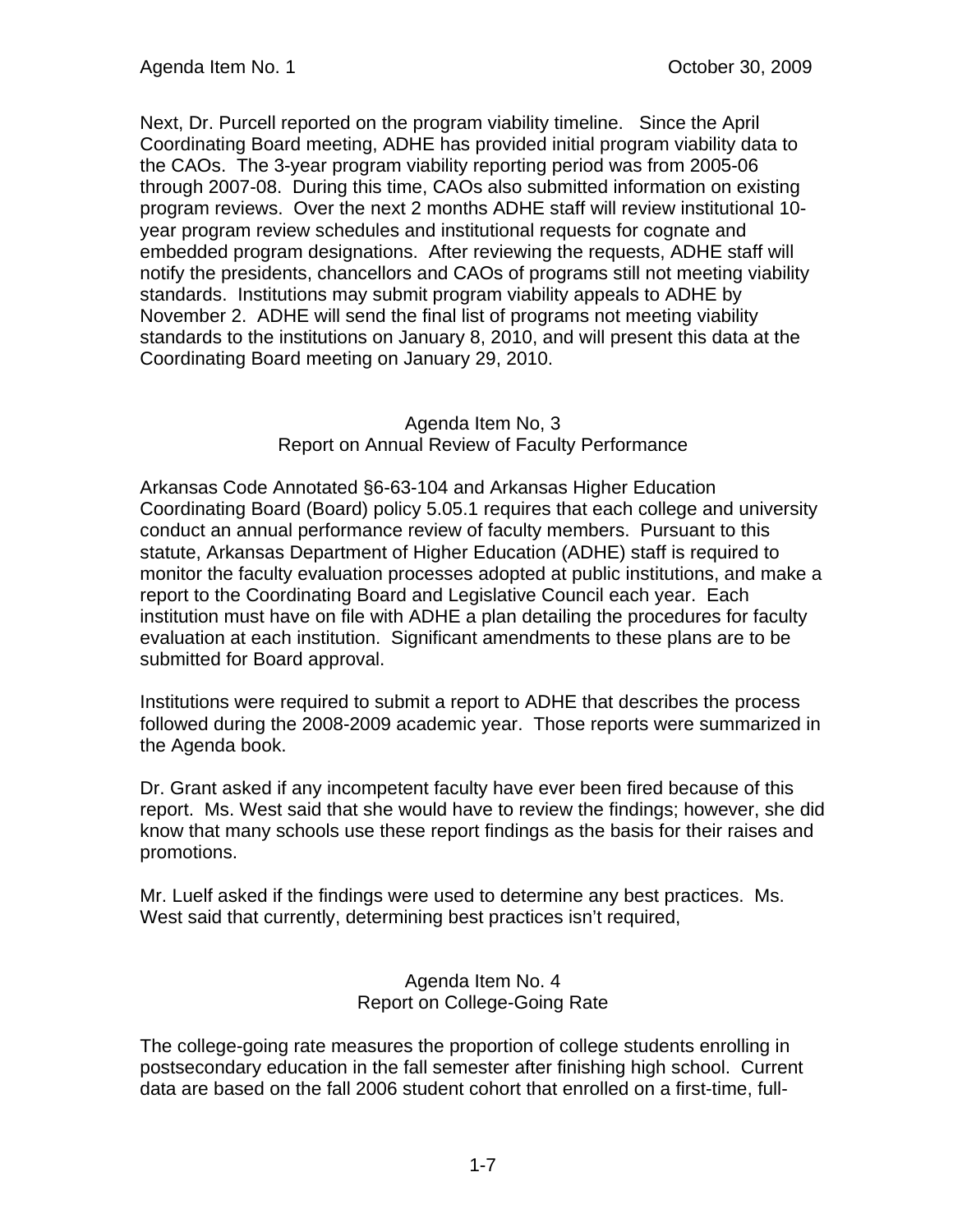time, and on-campus basis and attended an Arkansas public or independent institution. Because most college students that enroll in college do so immediately after completing high school, the percentage of high school graduates making the transition from high school to college is an indicator of individuals who ever enroll in post-secondary education. Therefore, the percentage, reflects the accessibility of higher education as well as students' assessment of the value of attending college when compared to working, entering the military, traveling, or following other pursuits.

Rick Jenkins, Associate Director for Planning and Accountability, announced a slight decline in the college-going rate in Arkansas with the overall public institutions reporting 58.3 percent of graduating Arkansas seniors enrolling in college in the fall 2008 term. That represents a drop of 1.1 percent over the fall 2007 term. The college-going rate for public and private institutions in Arkansas was reported to be 63.4 percent of graduating seniors, a decrease of 1.3 percent over the previous fall term. Nationally, the college-going rate for fall 2007 was 67.3 percent, placing Arkansas 3.9 percent below the national average.

Agenda Item No. 5

Recommendations for Educational and General Operations State-Supported Institutions of Higher Education Fiscal 2011

At its April 25, 2008 meeting, the Arkansas Higher Education Coordinating Board approved the funding models for two-year colleges, universities, and technical centers (former technical institutes merged with universities). These models had been developed in conjunction with presidents and chancellors after meetings and revisions. The funding models were used to develop the comparative needs of Arkansas institutions of higher education in terms of the average funding levels of schools in the SREB region.

The legislative session in 2010 will be the first "fiscal" session of the legislature in which appropriations will be the consideration. As a result of annual legislative sessions, there have been changes in the recommendation process that the ADHE staff must follow. Operating recommendations and personal services recommendations will be presented for AHECB consideration every year. Staff did not request a change in the tuition policy because the Coordinating Board approved this at its April 25, 2008 meeting. There will be no capital recommendations by AHECB for "fiscal" sessions. As in the past, staff will present capital recommendations for AHECB approval in July of even numbered years in preparation for the legislative session that will occur in odd-numbered years. The distribution of General Improvement Funds for capital was made in the 87<sup>th</sup> General Assembly and will be reappropriated for fiscal 2011. Recommendations for "fiscal" sessions will not be as inclusive as they have been in the past. For example, institutions are not being required to include goals and objectives in their operating requests for "fiscal" sessions.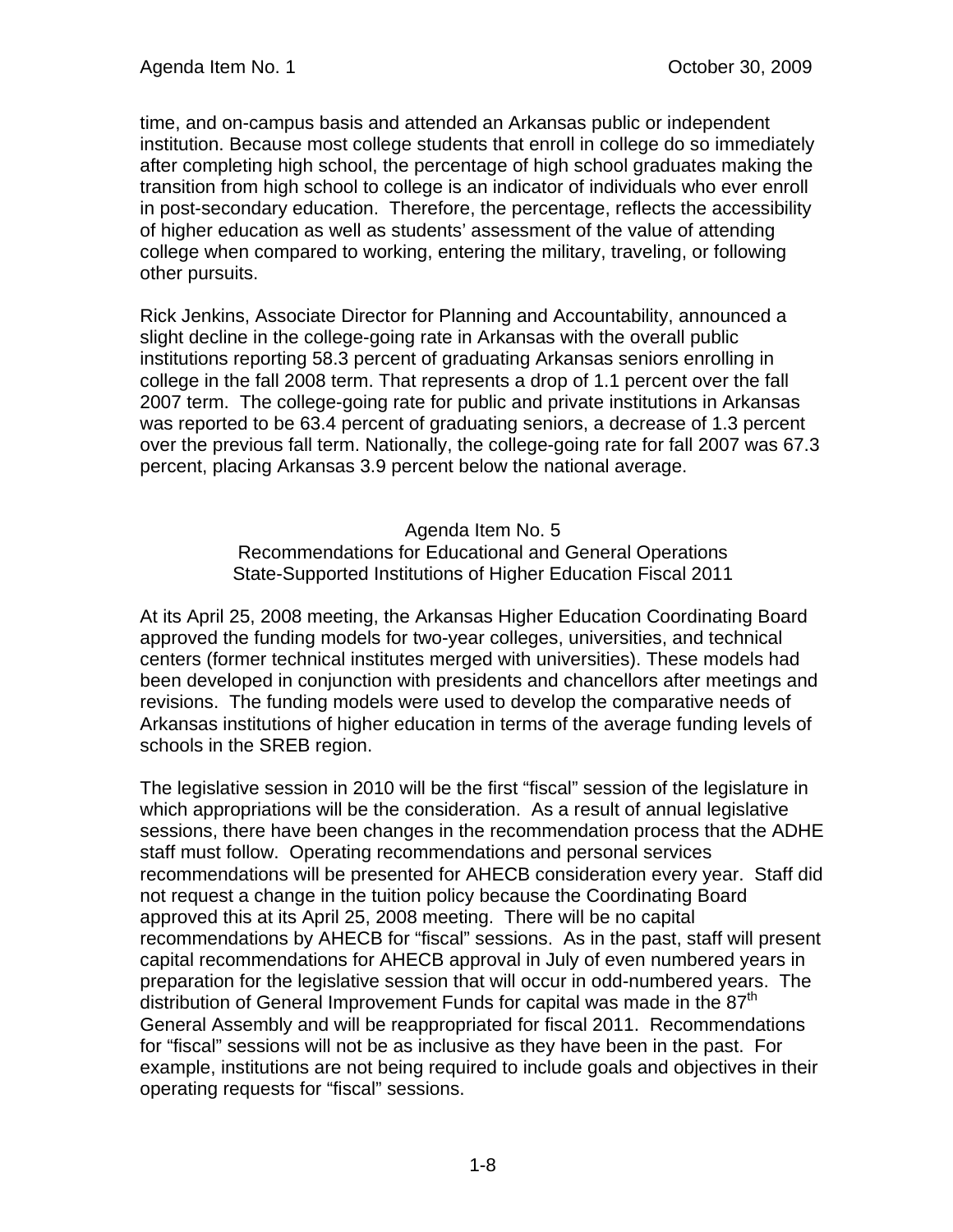**RESOLVED,** That the Arkansas Higher Education Coordinating Board adopts the recommendations for state funding of the educational and general operations of Arkansas public institutions of higher education in fiscal 2011 as included in Tables 1A, 1B, 1C, 1D and 1E.

**FURTHER RESOLVED,** That the Director of the Arkansas Department of Higher Education is authorized to prepare appropriate documents for transmission to the Governor and the General Assembly of the 2011 operating recommendations of the Arkansas Higher Education Coordinating Board.

**FURTHER RESOLVED,** That should any errors of a technical nature be found in these recommendations, the Director of the Arkansas Department of Higher Education is authorized to make appropriate corrections consistent with the policy established by the Board's action on these recommendations.

Steve Luelf commented that there is an increasing disparity. He said that just giving the institutions the COLA won't do anything to alleviate the disparity, it will just increase it. He asked why AHECB members should vote for this agenda item. He said the differences in COLAs per FTEs may add to the problem.

Dr. Williams stated that they aren't fair – there is no equity.

Jodie Carter moved to approve Agenda Item No. 5. Dr. Olin Cook seconded the motion and the Board approved with the exception of Steve Luelf.

> Agenda Item No. 6 Personal Services Recommendations for Non-Classified Personnel 2010-11 Fiscal Year

A.C.A. §6-61-209 requires the Arkansas Higher Education Coordinating Board to present a consolidated budget request from the state-supported colleges and universities to the General Assembly and the Governor prior to each regular session of the General Assembly. As part of this process, the number of positions, titles, and line-item maximum salaries for all non-classified administrative, academic, and auxiliary positions at each Arkansas public institution of higher education have been reviewed, and changes are recommended.

These recommendations, effective July 1, 2010, recognize the various structures and sizes of institutions, while maintaining reasonable consistency among positions at similar institutions. The primary objective of the ADHE staff is to maintain relative uniformity in titles and line-item maximums for similar positions in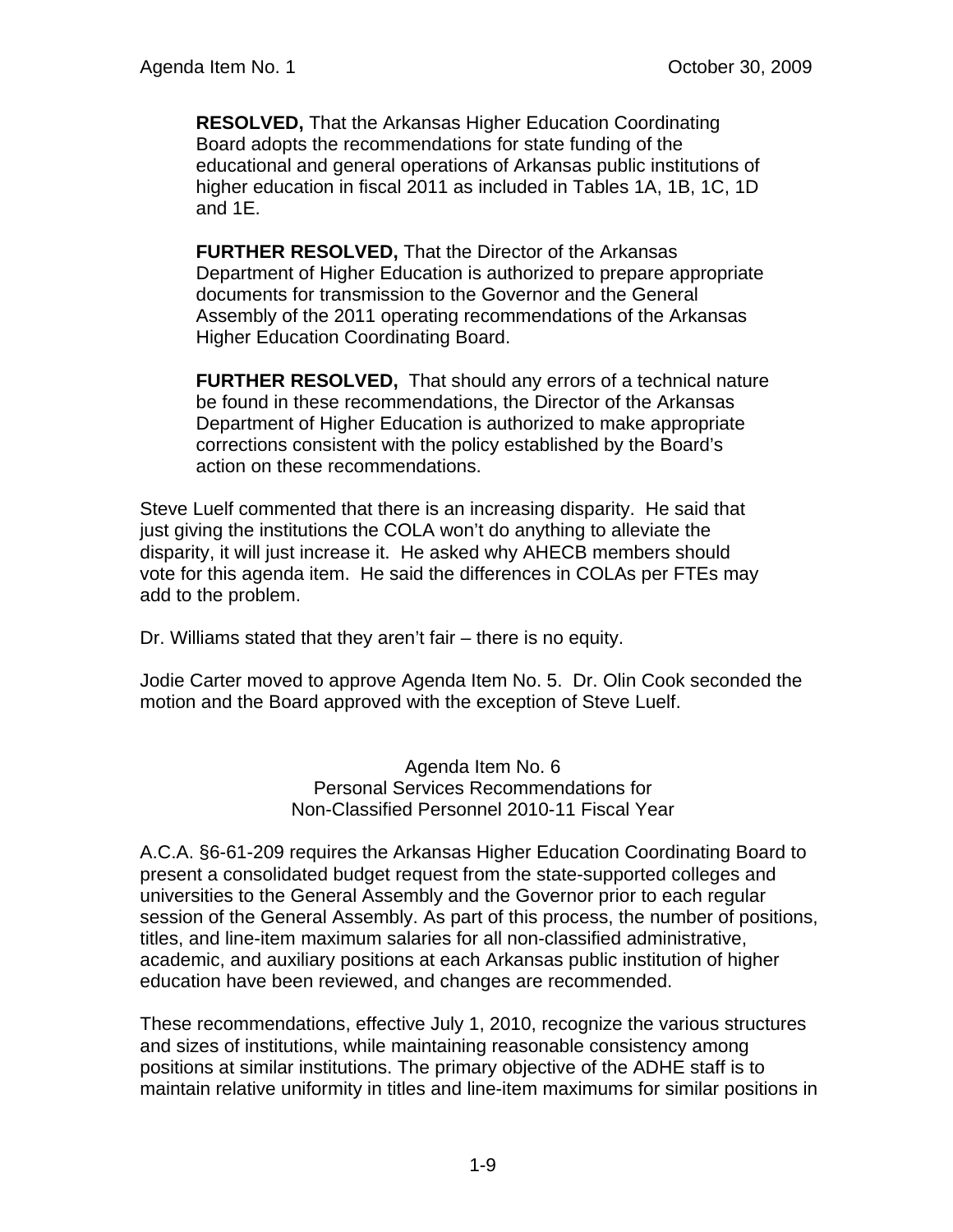comparable institutions, while recognizing the various missions and structures of institutions, priorities of the new fiscal year, and FTE enrollment growth.

**RESOLVED,** That the Arkansas Higher Education Coordinating Board adopts the recommended number of positions, titles, and maximum salaries for non-classified positions in academic, administrative, and auxiliary positions for the 2010-11 fiscal year as recommended by staff.

**FURTHER RESOLVED,** That the Director of the Arkansas Department of Higher Education is authorized to make technical corrections consistent with Coordinating Board action.

**FURTHER RESOLVED,** That the Coordinating Board requests the Director to transmit the Personal Services recommendations to the Governor and the General Assembly for consideration for the 2010-11 fiscal year.

Dr. Olin Cook moved that the Director and staff of ADHE update the lineitem maximum salaries presented to the 2009 legislative session and bring them to the board in October, 2009 for approval. These revised line item salary recommendations will be presented to the Legislative Council and Joint Budget Committee for their consideration during the 2010 session. David Leech seconded the motion and the Board unanimously approved.

Chairman Burns announced a Public Hearing on the amendments to the rules and regulations for five financial aid programs.

> Agenda Item No. 7 Higher Education Opportunities Grant Rules

The Arkansas Higher Education Opportunities Grant (GO! Opportunities Grant) was created in 2007. The grant is a need-based grant program that allows disadvantaged students to qualify for up to \$1,000 annually in scholarship assistance to attend one of the state's approved higher education institutions. The grant award amounts are \$1,000 a year for full-time students and \$500 a year for part-time students. The grant is renewable for up to a total award amount of \$4,000 provided the student meets the continuing eligibility standards established by the Arkansas Department of Higher Education.

In compliance with the Administrative Procedures Act of 1979, a public hearing was announced in a newspaper of general circulation to discuss the rules and regulations that will govern the Higher Education Opportunities Grant Program. The hearing was held in conjunction with the Arkansas Higher Education Coordinating Board meeting.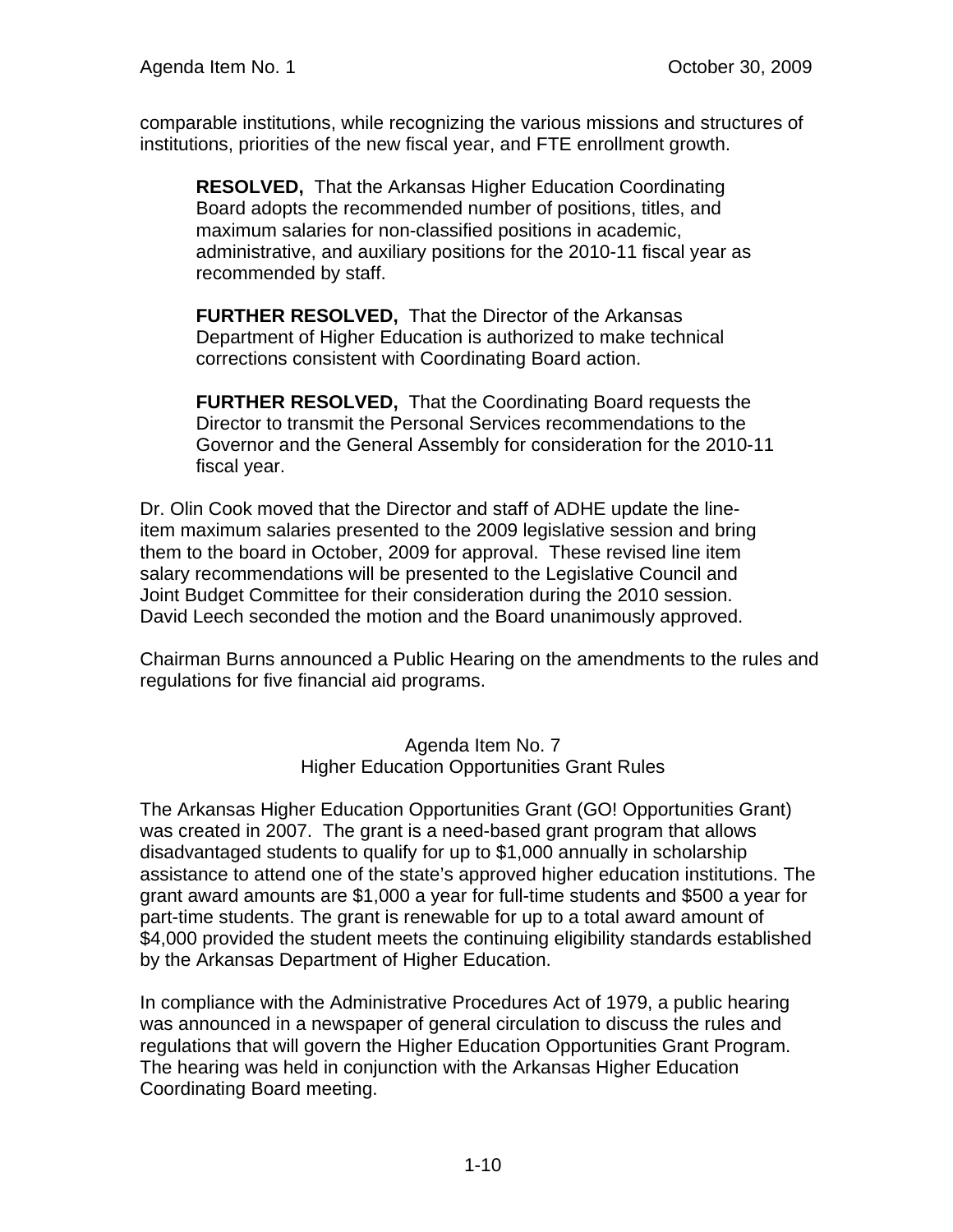**RESOLVED**, That the Arkansas Higher Education Coordinating Board adopts the rules and regulations presented in this agenda item for the Higher Education Opportunities Grant Program, to be administered jointly by the Arkansas Department of Higher Education and approved Arkansas institutions of Higher Education.

**FURTHER RESOLVED,** That by the adoption of the rules and regulations presented in this agenda item, the Director of the Arkansas Department of Higher Education or his designee is authorized to promulgate these rules and regulations and to implement them for the 2009-10 academic year.

**FURTHER RESOLVED,** That the Director of the Arkansas Department of Higher Education or his designee is authorized to make technical changes and corrections when necessary in the program rules for the Higher Education Opportunities Grant Program.

Steve Luelf asked if it is part of the legislation that recipients that already receive the scholarship get priority. Tara Smith said yes.

Kaneaster Hodges moved to approve Agenda Item No. 7. David Leech seconded the motion and the Board unanimously approved.

## Agenda Item No. 8 Military Dependents Scholarship Program Rules

The Military Dependents Scholarship Program (MDS), provides financial aid for undergraduate students seeking a bachelor's degree or certificate at any public college, university or technical school in Arkansas. Recipients must qualify as a spouse or dependent child of an Arkansas resident who has been declared missing in action, killed in action, a prisoner of war, killed on ordnance delivery, or a veteran who has been declared to be 100% totally and permanently disabled during, or as a result of, active military service.

In compliance with the Administrative Procedures Act of 1979, a public hearing was announced in a newspaper of general circulation to discuss the rules and regulations that will govern the Military Dependents Scholarship Program. The hearing was held on July 31, 2009, in conjunction with the meeting of the Arkansas Higher Education Coordinating Board.

**RESOLVED**, That the Arkansas Higher Education Coordinating Board adopts the rules and regulations presented in this agenda item for the Military Dependents Scholarship Program, to be administered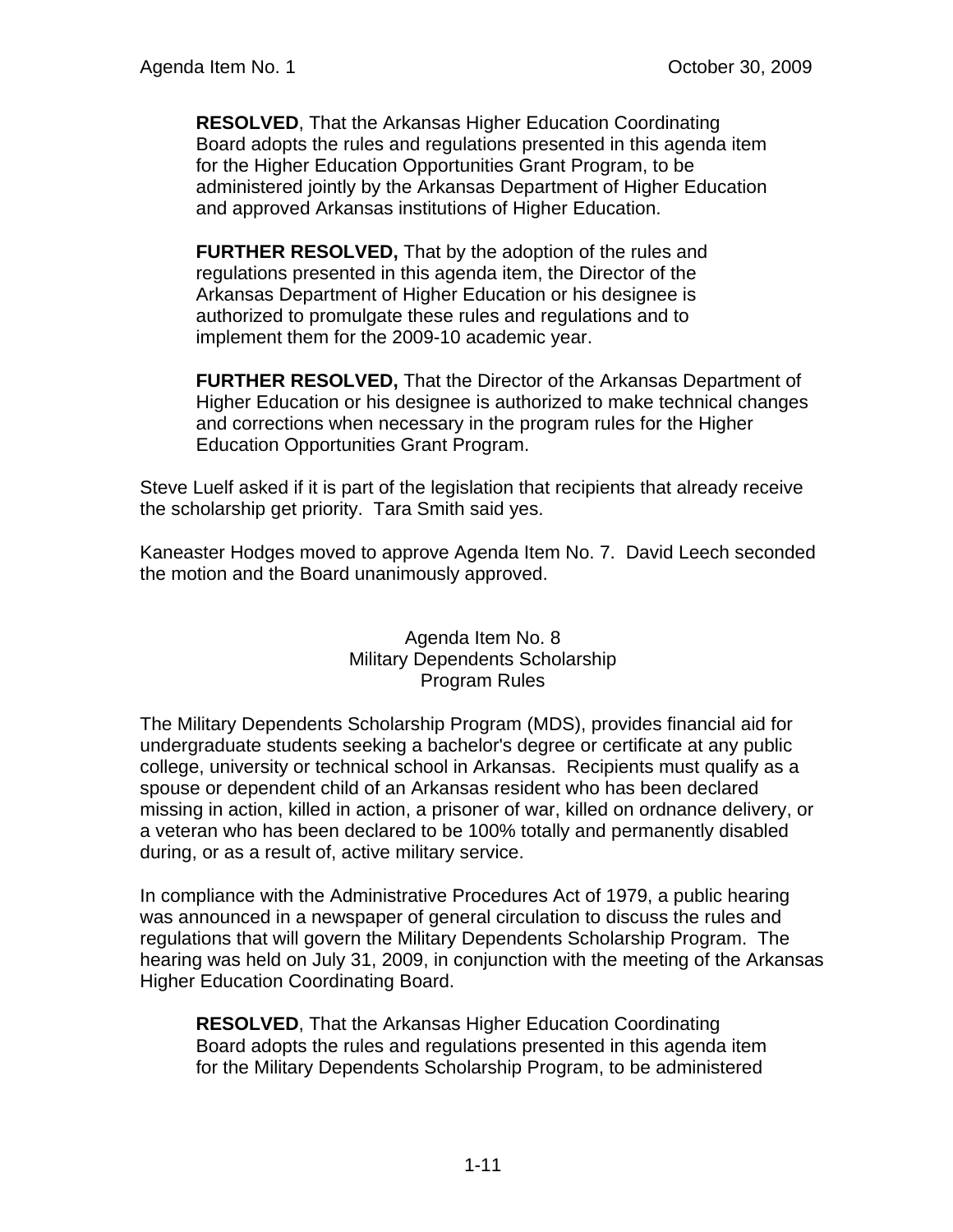jointly by the Arkansas Department of Higher Education and approved Arkansas institutions of Higher Education.

**FURTHER RESOLVED,** That by the adoption of the rules and regulations presented in this agenda item, the Director of the Arkansas Department of Higher Education or his designee is authorized to promulgate these rules and regulations and to implement them for the 2009-2010 academic year.

**FURTHER RESOLVED,** That the Director of the Arkansas Department of Higher Education or his designee is authorized to make technical changes and corrections when necessary in the program rules for the Military Dependents Scholarship Program.

Kaneaster Hodges moved to approve Agenda Item No. 8. David Leech seconded the motion and the Board unanimously approved.

> Agenda Item No. 9 Law Enforcement Officers' Dependents Scholarship Program Rules

The Law Enforcement Officers' (LEO) Dependents Scholarship program provides an eight-semester scholarship to any state-supported college, university, or technical institute in Arkansas to dependents of Arkansas residents in several categories.

The scholarship will pay the cost of tuition, fees and dormitory room charges of campus-owned facilities.

Act 1217 of 2009 established renewal criteria in order to retain eligibility for the LEO program. Recipients must maintain a minimum of a 2.0 grade point average on a 4.0 scale

In compliance with the Administrative Procedures Act of 1979, a public hearing was announced in a newspaper of general circulation to discuss the rules and regulations that will govern the Law Enforcement Officers' Dependents Scholarship Program. The hearing was held on July 31, 2009, in conjunction with the meeting of the Arkansas Higher Education Coordinating Board.

**RESOLVED**, That the Arkansas Higher Education Coordinating Board adopts the rules and regulations presented in this agenda item for the Law Enforcement Officers' Dependents Scholarship Program, to be administered jointly by the Arkansas Department of Higher Education and approved Arkansas institutions of Higher Education.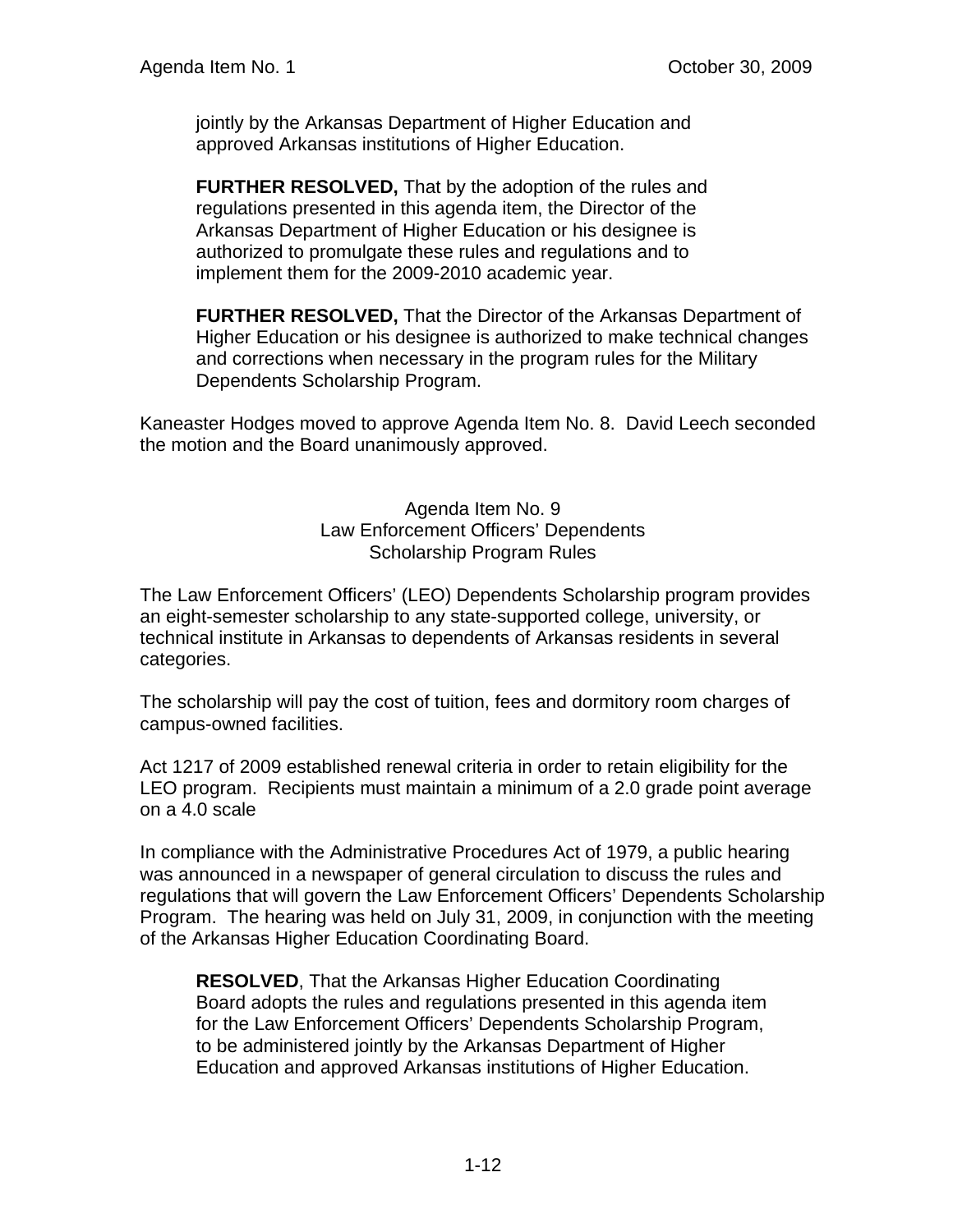**FURTHER RESOLVED,** That by the adoption of the rules and regulations presented in this agenda item, the Director of the Arkansas Department of Higher Education or his designee is authorized to promulgate these rules and regulations and to implement them for the 2009-2010 academic year.

**FURTHER RESOLVED,** That the Director of the Arkansas Department of Higher Education or his designee is authorized to make technical changes and corrections when necessary in the program rules for the Law Enforcement Officers' Dependents Scholarship Program.

Steve Luelf asked if the eligibility criteria for the Law Enforcement Officers' Dependents Scholarship program included losing your life in a battle zone. Ms. Smith said yes.

Kaneaster Hodges moved to approve Agenda Item No. 9. David Leech seconded the motion and the Board unanimously approved.

> Agenda Item No. 10 Governor's Scholars Program Rules

Recognizing that Arkansas' bright young leaders make valuable contributions not only to colleges and universities but also to the state, the Arkansas Legislature enacted the Governor's Scholars Program for the purpose of encouraging Arkansas' best high school students to remain in Arkansas for their college education. Each year, Arkansas' academically superior high school graduates are offered scholarships from the state to assist them in their undergraduate studies at any of Arkansas' public or private colleges or universities.

Act 1218 of 2009 established an additional requirement that an applicant must graduate from an Arkansas high school to be considered for the Governor's Scholarship designation. This act also granted authority to the Arkansas Department of Higher Education (ADHE) to determine the necessary procedures for the awarding of scholarships if the number of eligible applicants exceeds the available funds or available awards.

In compliance with the Administrative Procedures Act of 1979, a public hearing was announced in a newspaper of general circulation to discuss the rules and regulations that will govern the Governor's Scholars Program. The hearing was held on July 31, 2009, in conjunction with the meeting of the Arkansas Higher Education Coordinating Board.

**RESOLVED**, That the Arkansas Higher Education Coordinating Board adopts the rules and regulations presented in this agenda item for the Governor's Scholars Program, to be administered jointly by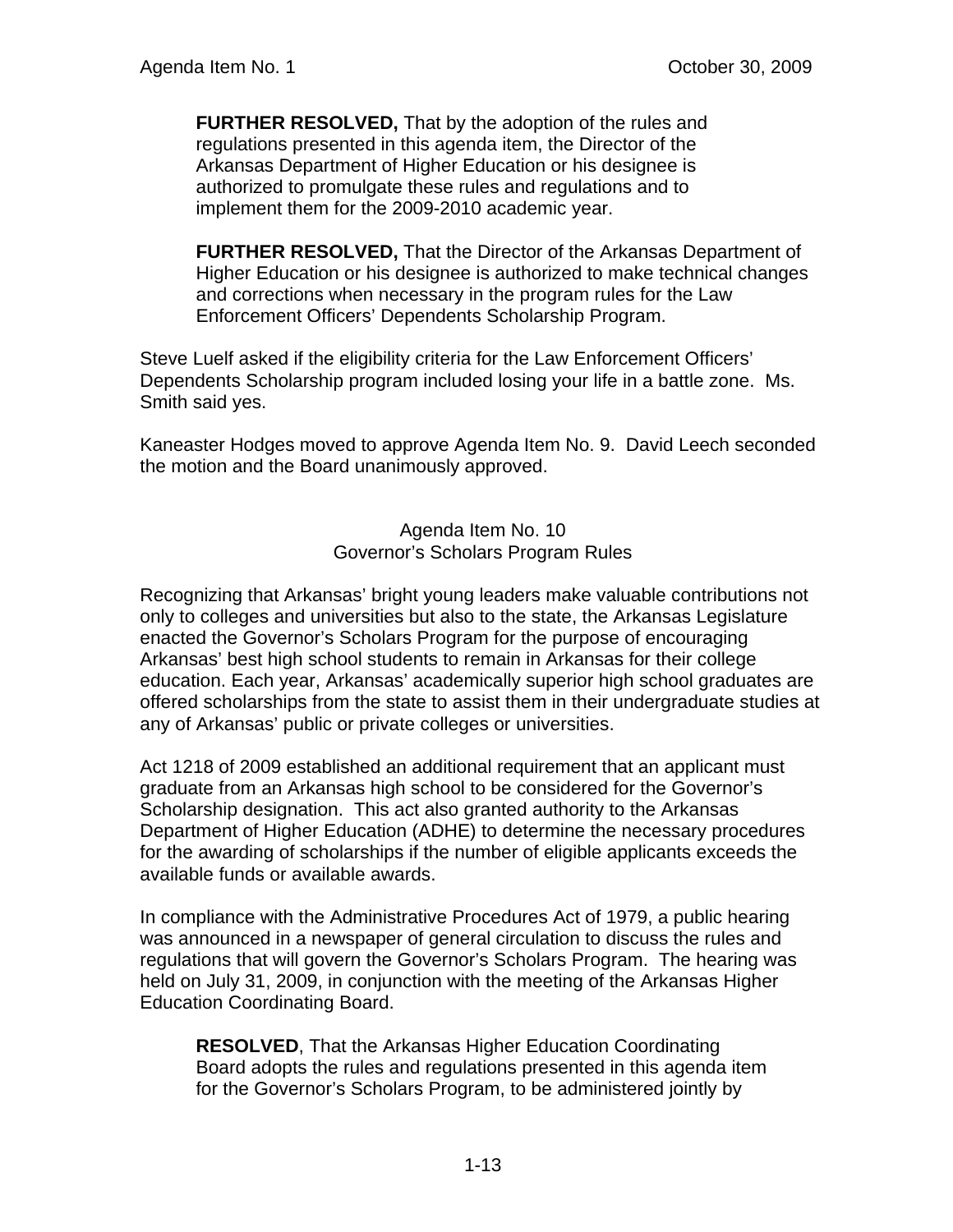the Arkansas Department of Higher Education and approved Arkansas institutions of Higher Education.

**FURTHER RESOLVED,** That by the adoption of the rules and regulations presented in this agenda item, the Director of the Arkansas Department of Higher Education or his designee is authorized to promulgate these rules and regulations and to implement them for the 2009-2010 academic year.

**FURTHER RESOLVED,** That the Director of the Arkansas Department of Higher Education or his designee is authorized to make technical changes and corrections when necessary in the program rules for the Governor's Scholars Program.

Steve Luelf asked how the top applicants are identified. Ms. Smith said by leadership points, rank in class, and other criteria.

Kaneaster Hodges moved to approve Agenda Item No. 10. David Leech seconded the motion and the Board unanimously approved.

> Agenda Item No. 11 Arkansas Health Education Grant Rules

The Arkansas Health Education Grant Program (ARHEG), which is funded by the state of Arkansas, provides assistance for Arkansas residents attending certain out-of-state accredited health and medical professional schools for graduate or professional programs that are unavailable in Arkansas. Assistance is currently available for attendance at any accredited out-of-state school of dentistry, school of optometry, school of veterinary medicine, school of podiatric medicine, school of chiropractic medicine, or school of osteopathic medicine.

Act 488 of 2007 (Arkansas Annotated Code 17-90-111) established a loan program for optometry students. This act authorized the Arkansas Department of Higher Education (ADHE) to establish forgivable loans for certain optometry students.

In compliance with the Administrative Procedures Act of 1979, a public hearing was announced in a newspaper of general circulation to discuss the rules and regulations that will govern the Arkansas Health Education Grant Program. The hearing was held on July 31, 2009, in conjunction with the meeting of the Arkansas Higher Education Coordinating Board.

**RESOLVED**, That the Arkansas Higher Education Coordinating Board adopts the rules and regulations presented in this agenda item for the Arkansas Health Education Grant Program, to be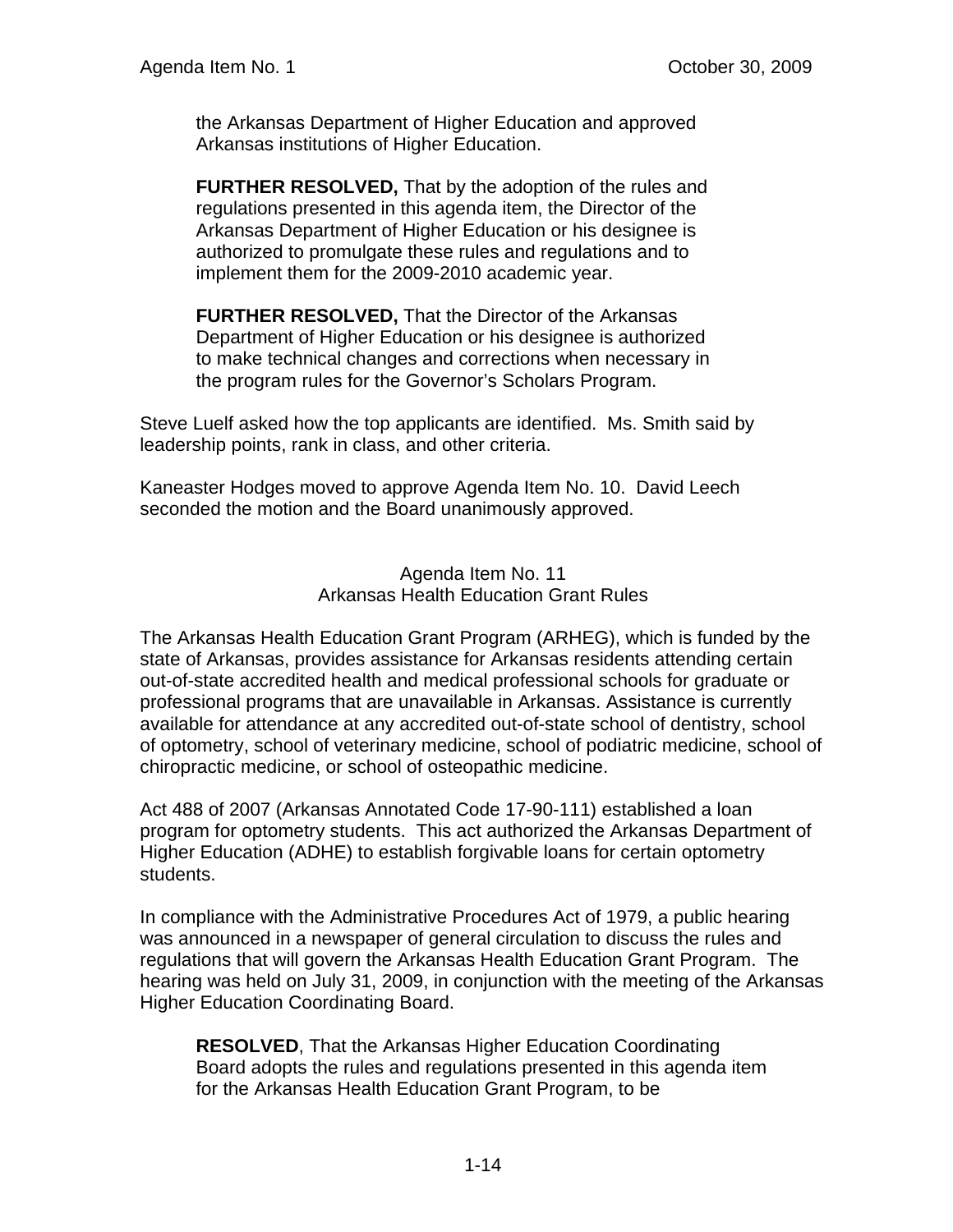administered jointly by the Arkansas Department of Higher Education and approved out-of-state accredited health and medical professional schools.

**FURTHER RESOLVED,** That by the adoption of the rules and regulations presented in this agenda item, the Director of the Arkansas Department of Higher Education or his designee is authorized to promulgate these rules and to implement them for the 2009-10 academic year.

**FURTHER RESOLVED,** That the Director of the Arkansas Department of Higher Education or his designee is authorized to make technical changes and corrections when necessary in the program rules for the Arkansas Health Education Grant Program.

David Leech asked if students who don't return to Arkansas have to repay the grant. Ms. Smith explained that while everything possible is done on the front end to ensure that the recipients return to Arkansas, unfortunately, some still don't return. ARHE Grant recipients that don't return to Arkansas do not have to repay the money — with the exception of dental and optometry students who receive the forgivable loan in addition to the grant.

Kaneaster Hodges moved to approve Agenda Item No. 11. David Leech seconded the motion and the Board unanimously approved.

Dr. Grant introduced new Board member Sarah Argue from Little Rock and welcomed her to the Academic Committee meeting.

Agenda Item No. 12 Technical Certification in Viticulture, Technical Certification in Enology and New Viticulture and Enology Department at Arkansas Tech University

The administration and the Board of Trustees of Arkansas Tech University (ATU) request approval to establish the Viticulture and Enology Department and to offer the Technical Certificate in Viticulture and Technical Certificate in Enology on the ATU Ozark campus (ATU-Ozark) effective August 2009. ATU is accredited by the Higher Learning Commission of the North Central Association of Colleges and Schools. The proposed programs are within the institution's role and scope.

Viticulture is the scientific study of growing grapes for winemaking. The proposed Technical Certificate in Viticulture is designed for students to gain knowledge about the agriculture, techniques, and theories of vineyard health. Courses cover topics such as viticulture technology, vineyard management, vineyard operations,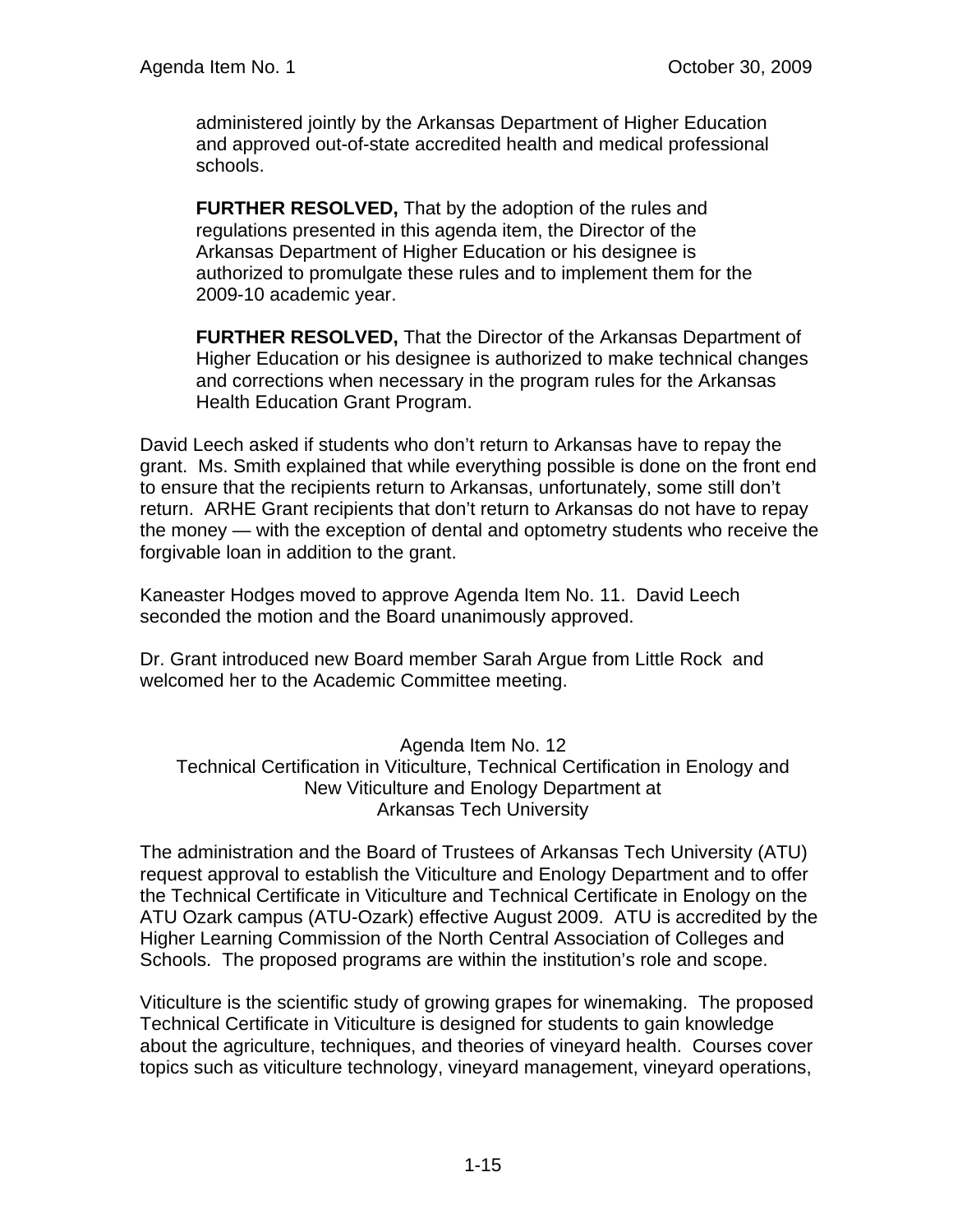and vine nutrition. Students will have opportunities for field experience with local vineyards. Eight new courses will be added to the curriculum.

Per Dr. Grant's request, Agenda Item No. 12 was deferred to the end of the Academic Committee meeting.

Due to previously expressed concerns regarding Agenda Item No. 12, Dr. Grant asked if he should recuse himself. The Board agreed that it wasn't necessary for Dr. Grant to recuse himself from voting.

Dr. Bob Brown, President of ATU, defended the program and explained that the program is the scientific study of growing grapes and producing wine. He noted that no alcohol would actually be produced – only studied.

By a vote of three to two, the Academic Committee moved to recommend the approval of Agenda Item No. 12 to the Full Board for consideration with the following resolutions.

**RESOLVED**, That the Arkansas Higher Education Coordinating Board approves Arkansas Tech University to establish the Viticulture and Enology Department and to offer the Technical Certificate in Viticulture (CIP 01.0309) and the Technical Certificate in Enology (CIP 01.0309) on the Arkansas Tech University-Ozark campus effective August 2009.

**FURTHER RESOLVED**, That the Coordinating Board instructs the Director of the Arkansas Department of Higher Education to inform the President and Chair of the Board of Trustees of Arkansas Tech University, and the Chancellor of Arkansas Tech University-Ozark campus of the approval.

> Agenda Item No. 13 Technical Certificate and Associate of Applied Science in Transportation and Logistics Technology at Mid-South Community College

The administration and the Board of Trustees of Mid-South Community College (MSCC) request approval to offer the Technical Certificate (TC) in Transportation and Logistics Technology and the Associate of Applied Science (AAS) in Transportation and Logistics Technology beginning Fall 2009. MSCC is accredited by the Higher Learning Commission of the North Central Association of Colleges and Schools. The proposed program is within the institution's role and scope.

The proposed program in transportation and logistics technology will prepare students for positions as material handlers, dispatch and distribution managers, regulators, and schedulers in the transportation and logistics field. Seven *new*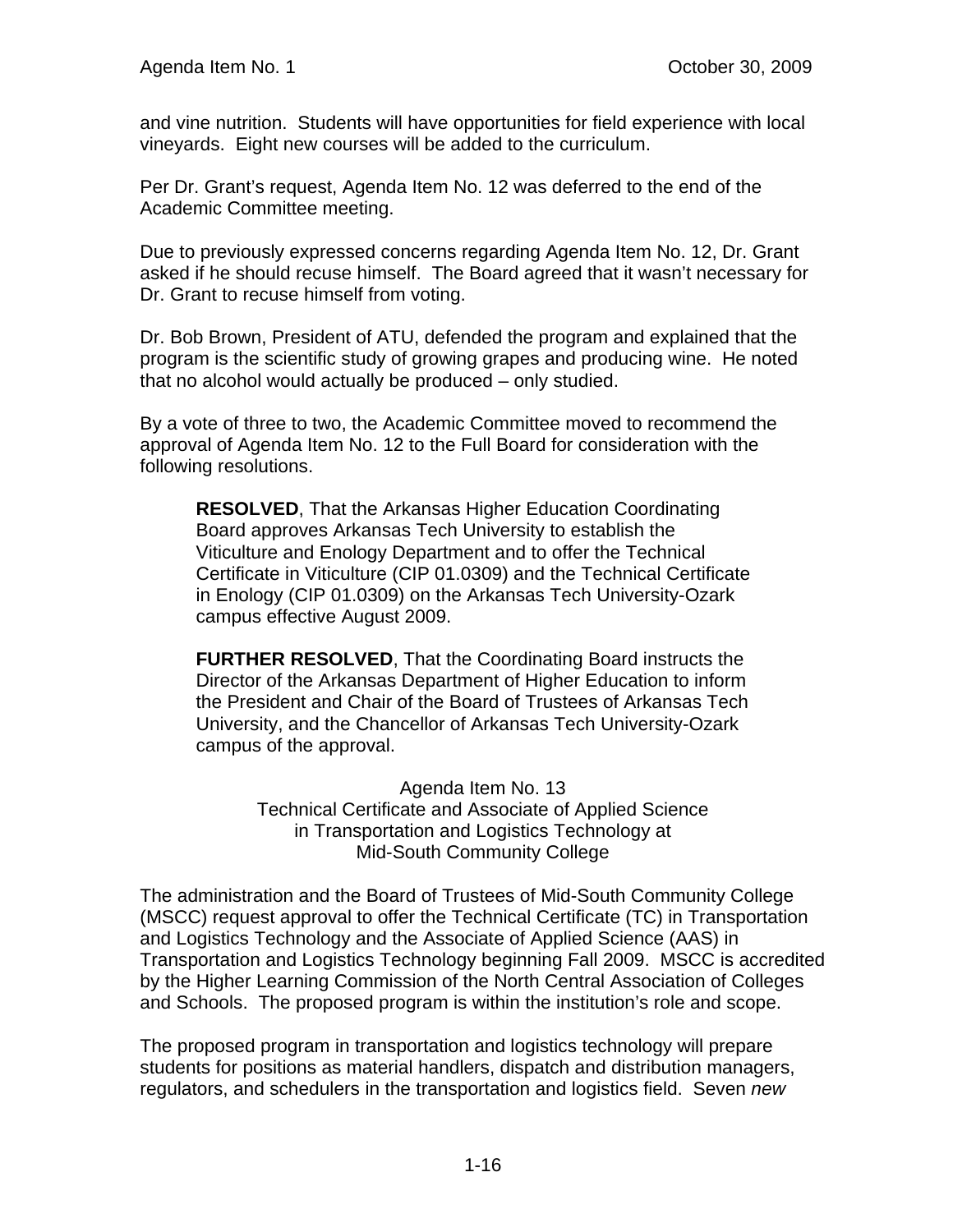*courses* will be added to the curriculum. Coursework will include automation, tracking technologies, packaging systems, Radio Frequency Identification (RFID) tagging, supply chain management and other areas related to the distribution of products and materials. The increased use of technology to track and ship orders has forced current workers to update their skills to maintain employment and required new workers to have the skills and training for employment in the field.

**RESOLVED,** that the Arkansas Higher Education Coordinating Board approves the Technical Certificate and Associate of Applied Science in Transportation and Logistics Technology (CIP 52.0203) at Mid-South Community College effective Fall 2009.

**FURTHER RESOLVED,** that the Coordinating Board instructs the Director of the Arkansas Department of Higher Education to notify the President and the Chair of the Board of Trustees of Mid-South Community College of the approval.

Agenda Item No. 14 Associate of Applied Science in Occupational Therapy Assistant at East Arkansas Community College

The administration and the Board of Trustees of East Arkansas Community College (EACC) request approval to offer the Associate of Applied Science in Occupational Therapy Assistant beginning Fall 2010. EACC is accredited by the Higher Learning Commission of the North Central Association of Colleges and Schools. The proposed program is within the institution's role and scope.

The proposed 72-semester credit hour Associate of Applied Science in Occupational Therapy Assistant degree program will prepare students to assist patients with rehabilitative activities and exercises outlined in a treatment plan developed by an occupational therapist. The duties of the licensed occupational therapy assistant (OTA) include teaching patients the proper method of moving from a bed to a wheelchair; helping patients stretch and limber muscles, monitoring patient activities to make sure that they are performed correctly, and providing encouragement to the patient while helping them recover and maintain their daily living and working skills. The OTA also records the patient's progress for the occupational therapist, and suggests changes if the treatment is not having the intended effect or the patient is not improving as expected. Occupational therapy patients include stroke victims, amputees, recently disabled individuals, and individuals with disabling mental, physical, developmental, and emotional conditions. Some therapists work solely with specific disabilities or with certain age groups, while other therapists may specialize in treatment areas such as alcoholism, drug abuse, attention deficit disorder, eating disorders, mental health, and industry-specific injury and pain management.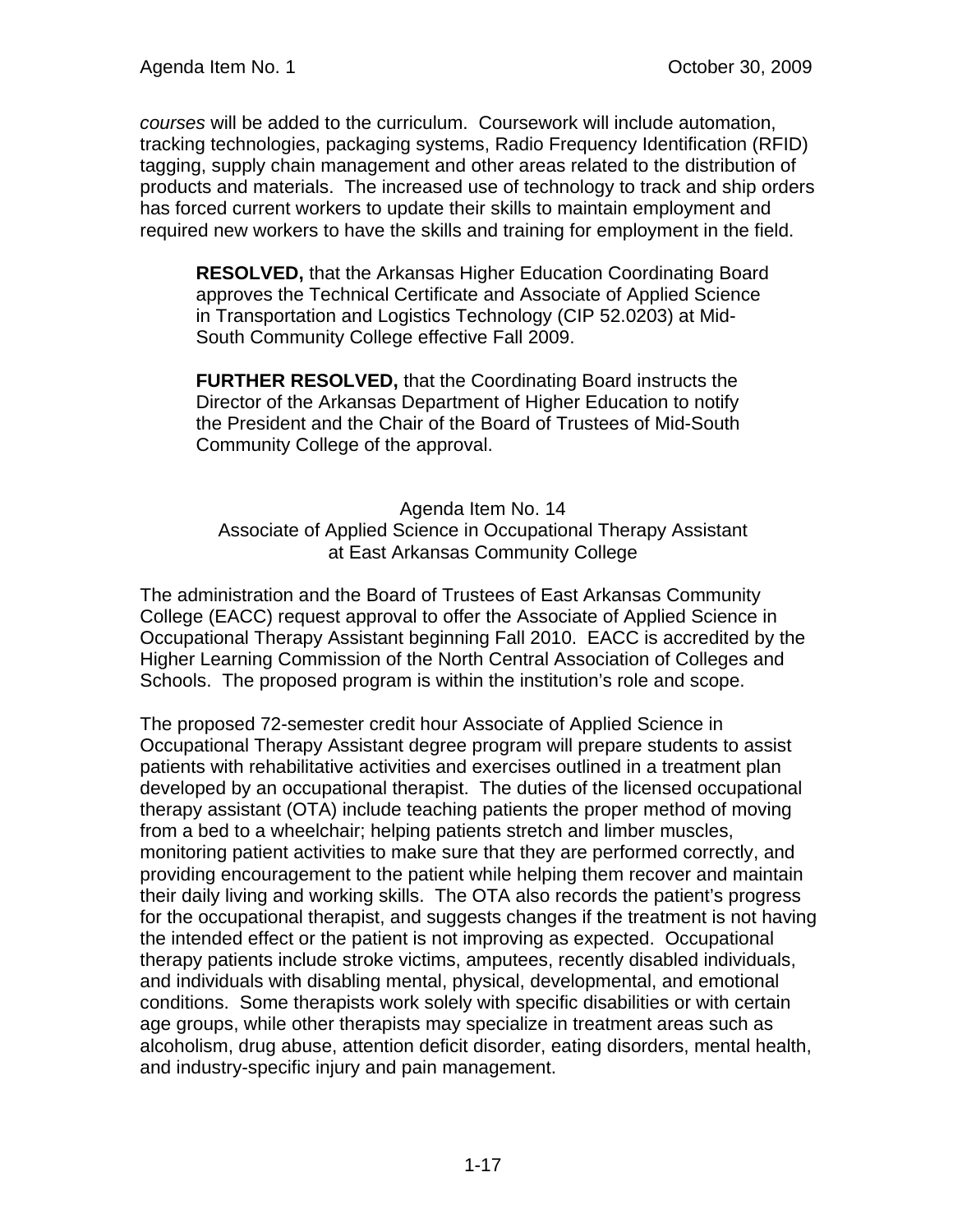.

**RESOLVED,** that the Arkansas Higher Education Coordinating Board approves the Associate of Applied Science in Occupational Therapy Assistant (CIP 51.0803) at East Arkansas Community College effective Fall 2010, with program continuation contingent on the Accreditation Council for Occupational Therapy Education of the American Occupational Therapy Association granting developing program status and program accreditation within the ACOTE-AOTA established timeframe.

**FURTHER RESOLVED,** that the Coordinating Board instructs the Director of the Arkansas Department of Higher Education to notify the President and the Chair of the Board of Trustees of East Arkansas Community College of the approval.

> Agenda Item No. 15 Associate of Applied Science in Culinary Arts Technical Certificate in Baking Arts at Northwest Arkansas Community College

The administration and Board of Trustees of NorthWest Arkansas Community College (NWACC) request approval to offer the Associate of Applied Science in Culinary Arts and the Technical Certificate in Baking Arts effective August 2009. NWACC is accredited by the Higher Learning Commission of the North Central Association of Colleges and Schools. The proposed programs are within the institution's role and scope.

The proposed 64-semester credit hour program in culinary arts will prepare students for entry to mid-level jobs within the hospitality industry. Graduates of the program will be prepared for careers as executive and sous chef, banquet chef, garde manger chef, culinary educator, food marketing and brokerage, and entrepreneurs. The proposed 40-semester credit hour technical certificate in baking arts will prepare students for such entry-level positions as bakers, baker's assistants, pastry chefs, cake decorators, and entrepreneurs. The proposed programs build upon the existing Technical Certificate in Culinary Arts and Certificate of Proficiency in Hospitality Management. Ten new courses will be added to the culinary arts curriculum.

**RESOLVED,** that the Arkansas Higher Education Coordinating Board approves the Associate of Applied Science in Culinary Arts (CIP 12.0503) and the Technical Certificate in Baking Arts (CIP 12.0501) at NorthWest Arkansas Community College effective August 2009.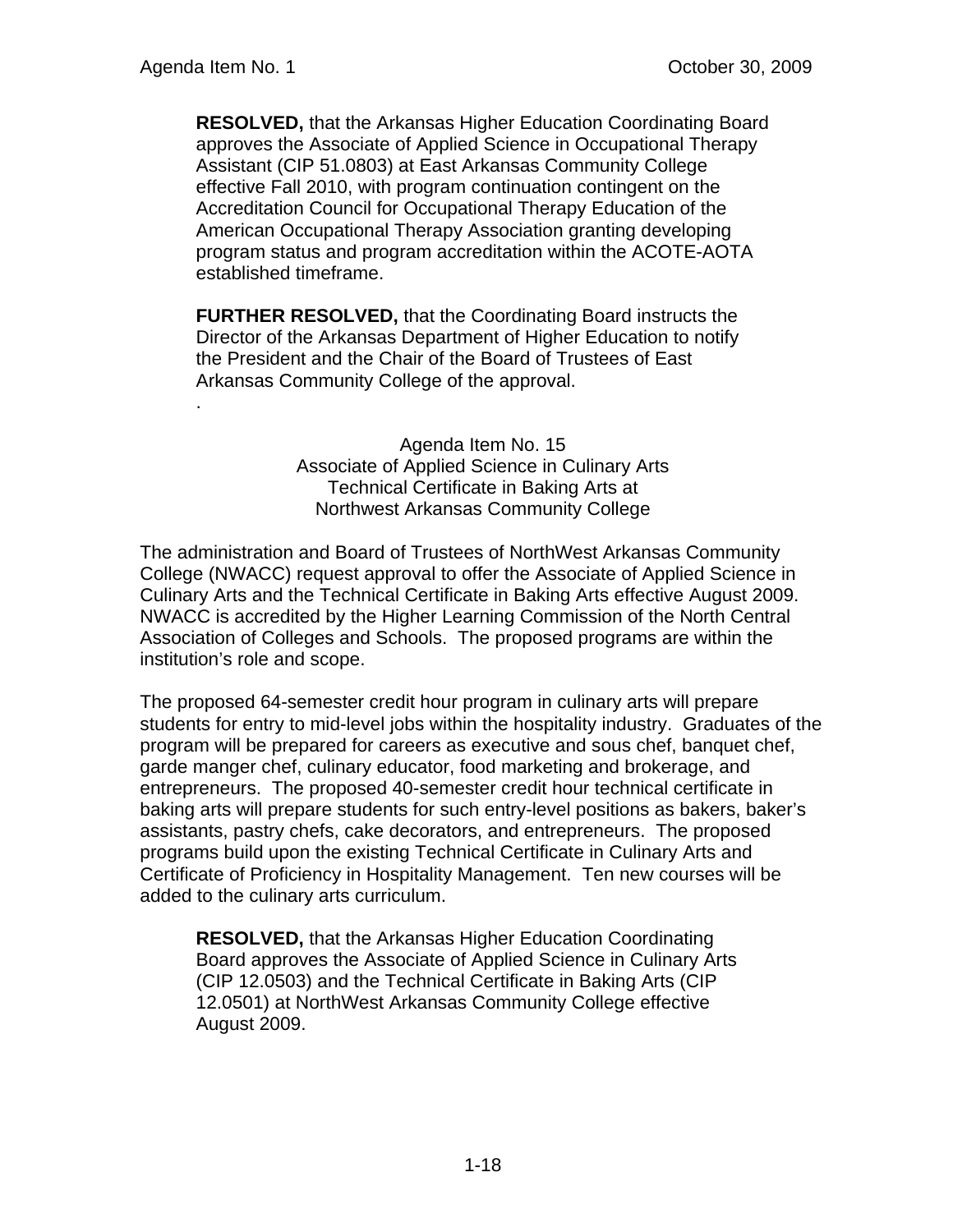**FURTHER RESOLVED,** that the Director of the Arkansas Department of Higher Education is authorized to notify the President and Chair of the Board of Trustees of NorthWest Arkansas Community College of the approval.

> Agenda Item No. 16 Bachelor of Arts in Modern Languages University of Arkansas at Monticello

The administration and the Board of Trustees of the University of Arkansas System request approval for the University of Arkansas at Monticello (UAM) to offer the Bachelor of Arts (B.A.) in Modern Languages beginning Fall 2009. UAM is accredited by the Higher Learning Commission of the North Central Association of Colleges and Schools. The proposed program is within the institution's role and scope.

The 125-semester credit hour proposed bachelor's degree in modern languages requires that students study in two languages (Spanish and French) plus earn six supportive hours in Latin, Japanese or German. Three program options will be offered. Option 1 and 2 will allow students to complete 24 semester credit hours in a primary language (Spanish or French) and 12 semester credit hours in the secondary language. Students also can complete18 semester credit hours in both Spanish and French plus a minor program of study for Option 3.

**RESOLVED,** that the Arkansas Higher Education Coordinating Board approves the Bachelor of Arts in Modern Languages (CIP 16.0101) at the University of Arkansas at Monticello effective August 2009.

**FURTHER RESOLVED,** that the Director of the Arkansas Department of Higher Education is authorized to notify the President and Chair of the Board of Trustees of the University of Arkansas System, and the Chancellor of the University of Arkansas at Monticello of the approval.

> Agenda Item No. 17 Bachelor of Fine Arts in Dance Performance University of Arkansas at Little Rock

The administration and Board of Trustees of the University of Arkansas System request approval for the University of Arkansas at Little Rock (UALR) to offer the Bachelor of Fine Arts in Dance Performance effective Fall 2009. UALR is accredited by the Higher Learning Commission of the North Central Association of Colleges and Schools. The proposed program is within the institution's role and scope.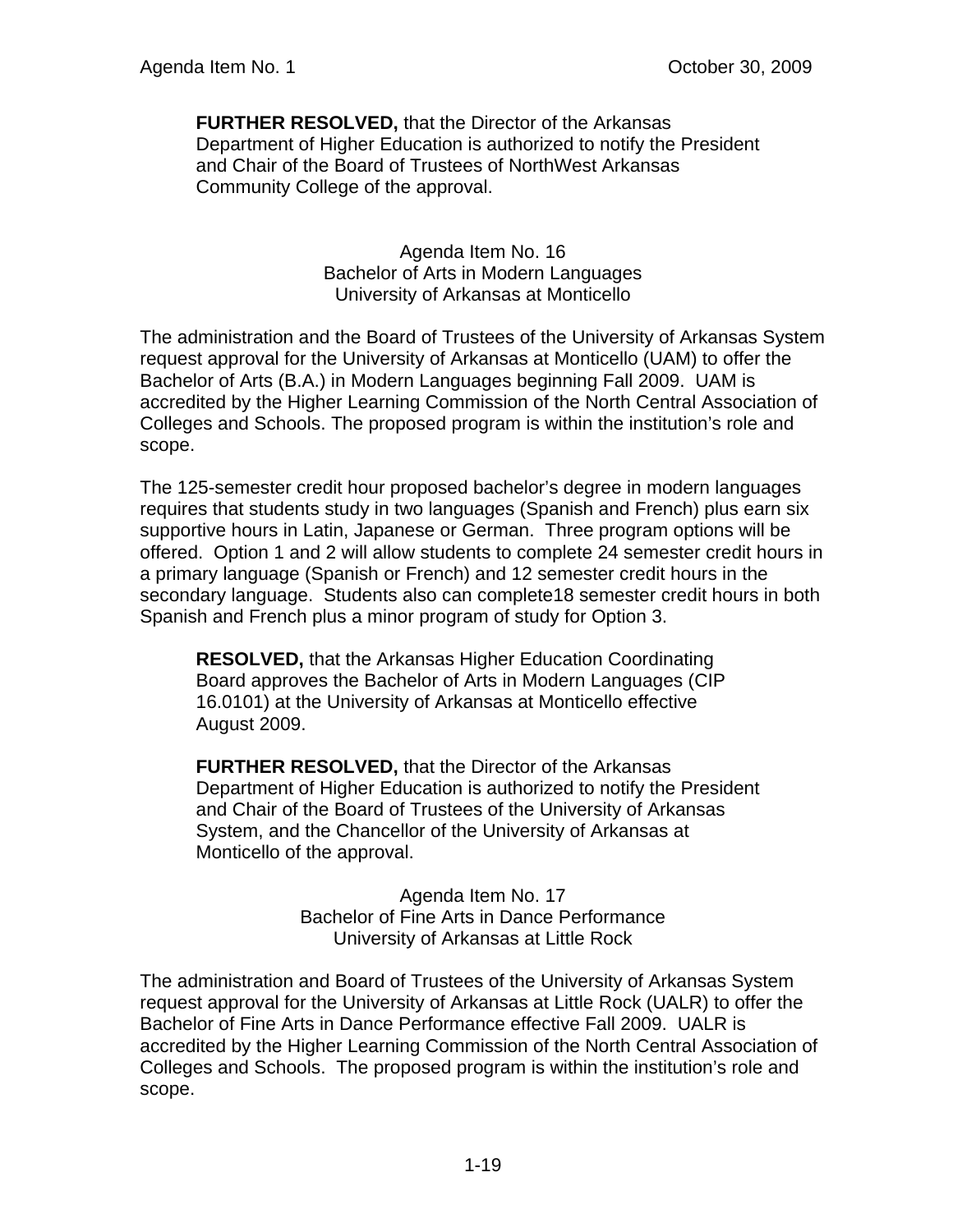The Bachelor of Fine Arts in Dance Performance is 127 semester credit hours with 12 new courses. The program builds on the existing minor in Dance for the Theatre. The curriculum is designed to meet the standards of the National Association of Schools of Dance. Students will train in ballet, modern dance, jazz, tap, and improvisation; and will complete 44 semester credit hours of practical dance instruction. Course topics include choreography, music, kinesiology, and history of dance. Students are required to enroll in courses in theatre that complement the coursework in dance and are required to complete 4-7 semester credit hours of dance technique each semester. A senior dance project also is required that consists of a public presentation of choreography and performance with a portfolio. Students are provided with mentoring and counseling on career choices in dance as part of the senior project, and will have various career options such as dance instructors, studio owners, professional dancers, dance company managers, and choreographers.

**RESOLVED**, That the Arkansas Higher Education Coordinating Board approves the Bachelor of Fine Arts in Dance Performance (CIP 50.0301) at the University of Arkansas at Little Rock effective Fall 2009.

**FURTHER RESOLVED**, That the Coordinating Board instructs the Director of the Arkansas Department of Higher Education to notify the President and Chair of the Board of Trustees of University of Arkansas System, and the Chancellor of the University of Arkansas at Little Rock of the approval.

> Agenda Item No. 18 Institutional Certification Advisory Committee Resolutions

The Institutional Certification Advisory Committee (ICAC) met on June 30, 2009, for its regular quarterly meeting. ADHE Executive Staff recommend that the Arkansas Higher Education Coordinating Board approve the following resolutions.

**RESOLVED**, That the Arkansas Higher Education Coordinating Board expresses appreciation to Ms. Dee Cox for her service as a member of the Institutional Certification Advisory Committee.

**FURTHER RESOLVED**, That the Coordinating Board instructs the Director of the Arkansas Department of Higher Education to communicate this appreciation to Ms. Cox.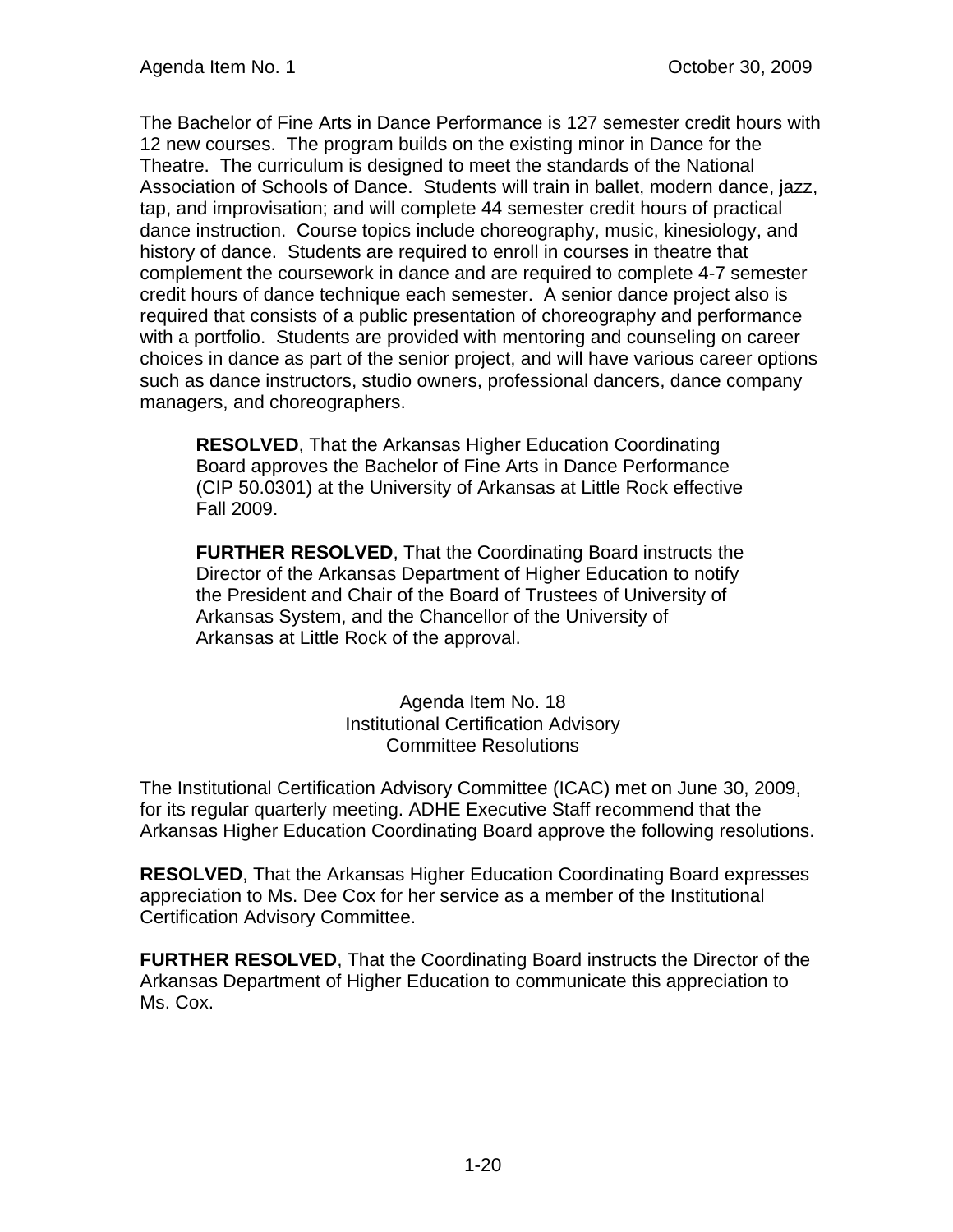# **Program Certifications**

**Capella University – Minneapolis, Minnesota Recertification – Distance Delivery**  Bachelor of Science in Business Bachelor of Science in Information Technology Master of Science in Organization and Management Master of Science in Information Technology Master of Business Administration Doctor of Philosophy in Organization and Management

**RESOLVED,** That pursuant to ACA §6-61-301 the Arkansas Higher Education Coordinating Board grants program recertification to Capella University – Minneapolis, Minnesota, to offer the following degree programs by distance technology to Arkansas residents: Bachelor of Science in Business, Bachelor of Science in Information Technology, Master of Science in Organization and Management, Master of Science in Information Technology, Master of Business Administration, and Doctor of Philosophy in Organization and Management. The certification is for a period of four years and expires on July 31, 2013.

**FURTHER RESOLVED,** That the Director of the Arkansas Department of Higher Education is authorized to notify the administration of Capella University, Minneapolis, Minnesota, that the certification of the degree programs requires the institution to notify the Arkansas Department of Higher Education whenever any of the following occurs: (1) major reorganization of the controlling body; (2) changes in the charter or incorporation documents of the institution; or (3) changes in the method of operation of the institution's programs in Arkansas.

**FURTHER RESOLVED,** That the Coordinating Board instructs the Director to notify the administration of Capella University, Minneapolis, Minnesota, that any advertisement or published materials using the name of the Arkansas Higher Education Coordinating Board or the Arkansas Department of Higher Education must contain the following statement:

Arkansas Higher Education Coordinating Board certification does not constitute an endorsement of any institution or program. Such certification merely indicates that certain criteria have been met as required under the rules and regulations implementing institutional and program certification as defined in Arkansas Code §6-61-301.

**Chamberlain College of Nursing, Addison, Illinois Initial Certification – Distance Delivery** 

Bachelor of Science in Nursing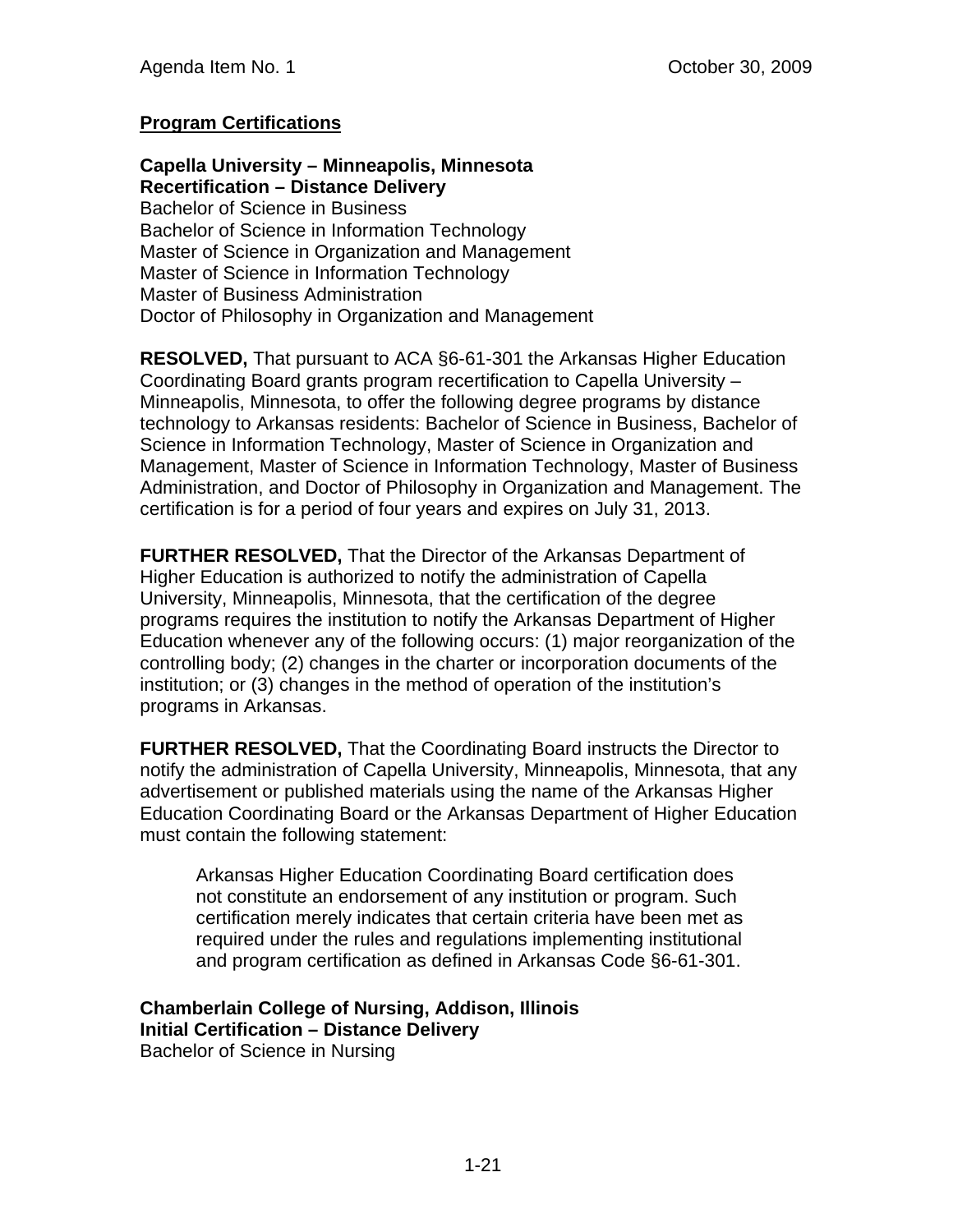**RESOLVED,** That pursuant to ACA §6-61-301 the Arkansas Higher Education Coordinating Board grants initial program certification to Chamberlain College of Nursing in Addison, Illinois, to offer the Bachelor of Science in Nursing degree by distance technology to Arkansas residents. The initial certification is for a period of two years and expires on July 31, 2011.

**FURTHER RESOLVED,** That the Director of the Arkansas Department of Higher Education is authorized to notify the administration of Chamberlain College of Nursing in Addison, Illinois, that the certification of the degree programs requires the institution to notify the Arkansas Department of Higher Education whenever any of the following occurs: (1) major reorganization of the controlling body; (2) changes in the charter or incorporation documents of the institution; or (3) changes in the method of operation of the institution's programs in Arkansas.

**FURTHER RESOLVED,** That the Coordinating Board instructs the Director to notify the administration of Chamberlain College of Nursing in Addison, Illinois, that any advertisement or published materials using the name of the Arkansas Higher Education Coordinating Board or the Arkansas Department of Higher Education must contain the following statement:

Arkansas Higher Education Coordinating Board certification does not constitute an endorsement of any institution or program. Such certification merely indicates that certain criteria have been met as required under the rules and regulations implementing institutional and program certification as defined in Arkansas Code §6-61-301.

**DeVry University – Naperville, Illinois Initial Certification – Distance Delivery**  Master of Project Management Master of Public Administration Master of Information Systems Management Master of Network and Communications Management

**RESOLVED,** That pursuant to ACA §6-61-301 the Arkansas Higher Education Coordinating Board grants initial program certification to DeVry University, Naperville, Illinois, to offer the following degree programs by distance technology to Arkansas residents: Master of Project Management, Master of Public Administration, Master of Information Systems Management, and Master of Network and Communications Management. The initial certification is for a period of two years and expires on July 31, 2011.

**FURTHER RESOLVED,** That the Director of the Arkansas Department of Higher Education is authorized to notify the administration of DeVry University, Naperville, Illinois, that the certification of the degree programs requires the institution to notify the Arkansas Department of Higher Education whenever any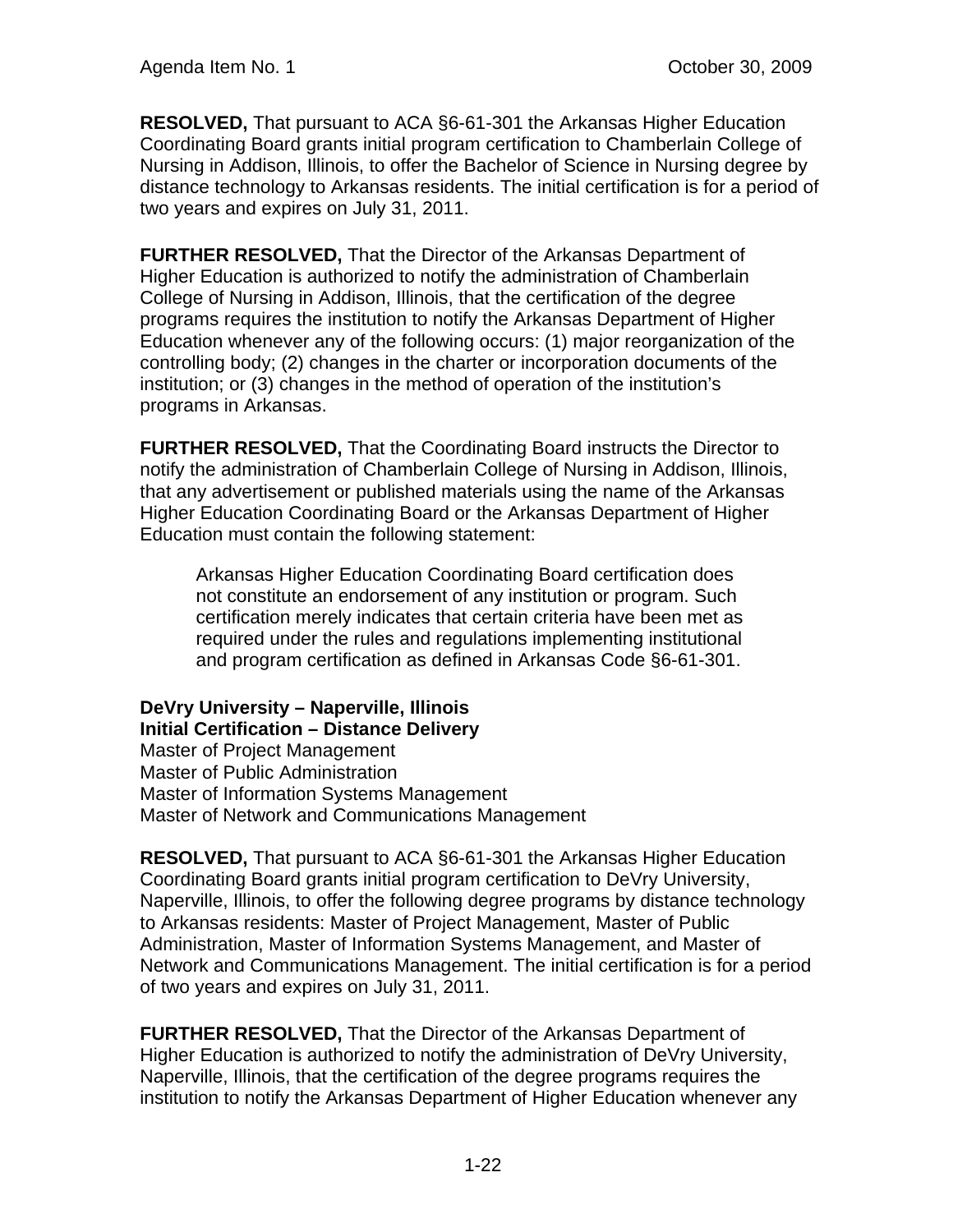of the following occurs: (1) major reorganization of the controlling body; (2) changes in the charter or incorporation documents of the institution; or (3) changes in the method of operation of the institution's programs in Arkansas. **FURTHER RESOLVED,** That the Coordinating Board instructs the Director to notify the administration of DeVry University, Naperville, Illinois, that any advertisement or published materials using the name of the Arkansas Higher Education Coordinating Board or the Arkansas Department of Higher Education must contain the following statement:

Arkansas Higher Education Coordinating Board certification does not constitute an endorsement of any institution or program. Such certification merely indicates that certain criteria have been met as required under the rules and regulations implementing institutional and program certification as defined in Arkansas Code §6-61-301.

### **Grand Canyon University – Phoenix, Arizona Initial Certification – Distance Delivery**  Doctor of Education in Organizational Leadership

**RESOLVED,** That pursuant to ACA §6-61-301 the Arkansas Higher Education Coordinating Board grants initial program certification to Grand Canyon University, Phoenix, Arizona, to offer the following degree program by distance technology to Arkansas residents: Doctor of Education in Organizational Leadership. The initial certification is for a period of two years and expires on July 31, 2011.

**FURTHER RESOLVED,** That the Director of the Arkansas Department of Higher Education is authorized to notify the administration of Grand Canyon University, Phoenix, Arizona, that the certification of the degree program requires the institution to notify the Arkansas Department of Higher Education whenever any of the following occurs: (1) major reorganization of the controlling body; (2) changes in the charter or incorporation documents of the institution; or (3) changes in the method of operation of the institution's programs in Arkansas.

**FURTHER RESOLVED,** That the Coordinating Board instructs the Director to notify the administration of Grand Canyon University, Phoenix, Arizona, that any advertisement or published materials using the name of the Arkansas Higher Education Coordinating Board or the Arkansas Department of Higher Education must contain the following statement:

Arkansas Higher Education Coordinating Board certification does not constitute an endorsement of any institution or program. Such certification merely indicates that certain criteria have been met as required under the rules and regulations implementing institutional and program certification as defined in Arkansas Code §6-61-301.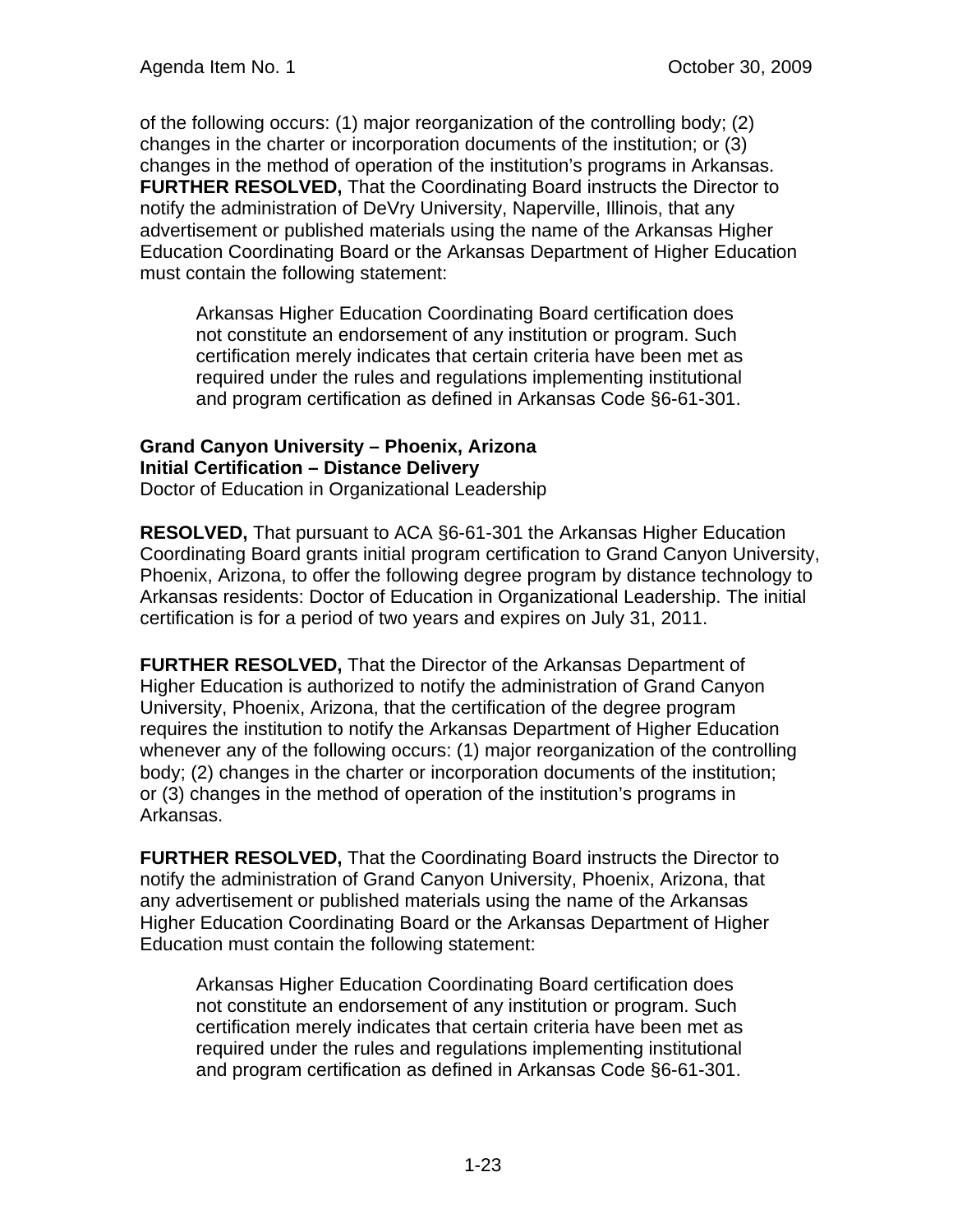## **ITT-Technical Institute, Little Rock, Arkansas Initial certification – Distance Delivery**

Associate of Applied Science in Software Development Technology Bachelor of Science in Software Applications Development Bachelor of Science in Project Management

**RESOLVED,** That pursuant to ACA §6-61-301 the Arkansas Higher Education Coordinating Board grants initial program certification to ITT-Technical Institute, Little Rock, Arkansas, to offer the following degree programs by distance technology to Arkansas residents: Associate of Applied Science in Software Development Technology, Bachelor of Science in Software Applications Development, and Bachelor of Science in Project Management. The initial certification is for a period of two years and expires on July 31, 2011.

**FURTHER RESOLVED,** That the Director of the Arkansas Department of Higher Education is authorized to notify the administration of ITT-Technical Institute, Little Rock, Arkansas, that the certification of the degree program requires the institution to notify the Arkansas Department of Higher Education whenever any of the following occurs: (1) major reorganization of the controlling body; (2) changes in the charter or incorporation documents of the institution; or (3) changes in the method of operation of the institution's programs in Arkansas.

**FURTHER RESOLVED,** That the Coordinating Board instructs the Director to notify the administration of ITT-Technical Institute, Little Rock, Arkansas, that any advertisement or published materials using the name of the Arkansas Higher Education Coordinating Board or the Arkansas Department of Higher Education must contain the following statement:

Arkansas Higher Education Coordinating Board certification does not constitute an endorsement of any institution or program. Such certification merely indicates that certain criteria have been met as required under the rules and regulations implementing institutional and program certification as defined in Arkansas Code §6-61-301.

**Kaplan University, Davenport, Iowa Initial Certification – Distance Delivery**  Bachelor of Science in Accounting Bachelor of Science in Business Bachelor of Science in Information Technology Bachelor of Science in Legal Studies

**RESOLVED,** That pursuant to ACA §6-61-301 the Arkansas Higher Education Coordinating Board grants program certification to Kaplan University, Davenport, Iowa, to offer the following degree programs by distance technology to Arkansas residents: Bachelor of Science in Accounting, Bachelor of Science in Business,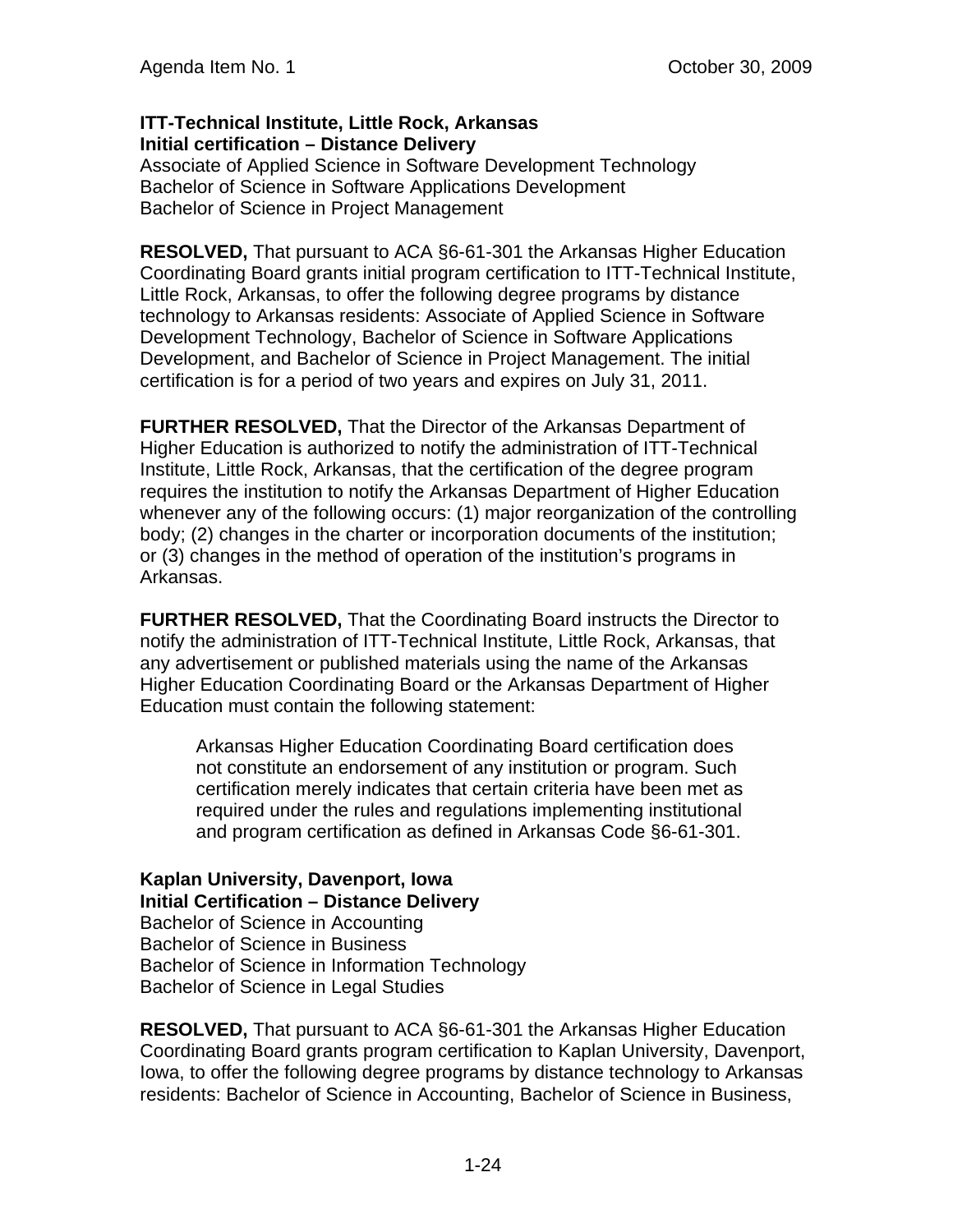Bachelor of Science in Information Technology and Bachelor of Science in Legal Studies. The certification is for a period of two years and expires on July 31, 2011.

**FURTHER RESOLVED,** That the Coordinating Board instructs the Director of the Arkansas Department of Higher Education to notify the administration of Kaplan University, Davenport, Iowa, that the recertification of the degree programs requires the institution to notify the Arkansas Department of Higher Education whenever any of the following occurs (1) major reorganization of the controlling body; (2) changes in the charter or incorporation documents of the institution; or (3) changes in the method of operation of the institution's programs in Arkansas.

**FURTHER RESOLVED,** That the Coordinating Board instructs the Director to notify the administration of Kaplan University, Davenport, Iowa, that any advertisement or published materials using the name of the Arkansas Higher Education Coordinating Board or the Arkansas Department of Higher Education must contain the following statement:

Arkansas Higher Education Coordinating Board certification does not constitute an endorsement of any institution or program. Such certification merely indicates that certain criteria have been met as required under the rules and regulations implementing institutional and program certification as defined in Arkansas Code §6-61-301.

#### **Regis University – Denver, Colorado Recertification – Distance Delivery**

Bachelor of Science in Accounting Bachelor of Science in Business Administration Bachelor of Science in Computer Networking Bachelor of Science in Computer Science Bachelor of Science in Finance Bachelor of Science in Nursing (RN –BSN)

## **Initial Certification – Online**

Master of Science in Database Technologies Master of Science in Information Assurance Master of Science in Software Engineering

**RESOLVED,** That pursuant to ACA §6-61-301 the Arkansas Higher Education Coordinating Board grants program recertification to Regis University of Denver, Colorado, to offer the following degree programs by distance technology to Arkansas residents: Bachelor of Science in Accounting, Bachelor of Science in Business Administration, Bachelor of Science in Computer Networking, Bachelor of Science in Computer Science, Bachelor of Science in Finance, and Bachelor of Science in Nursing (RN –BSN). The certification is for a period of four years and expires on July 31, 2013.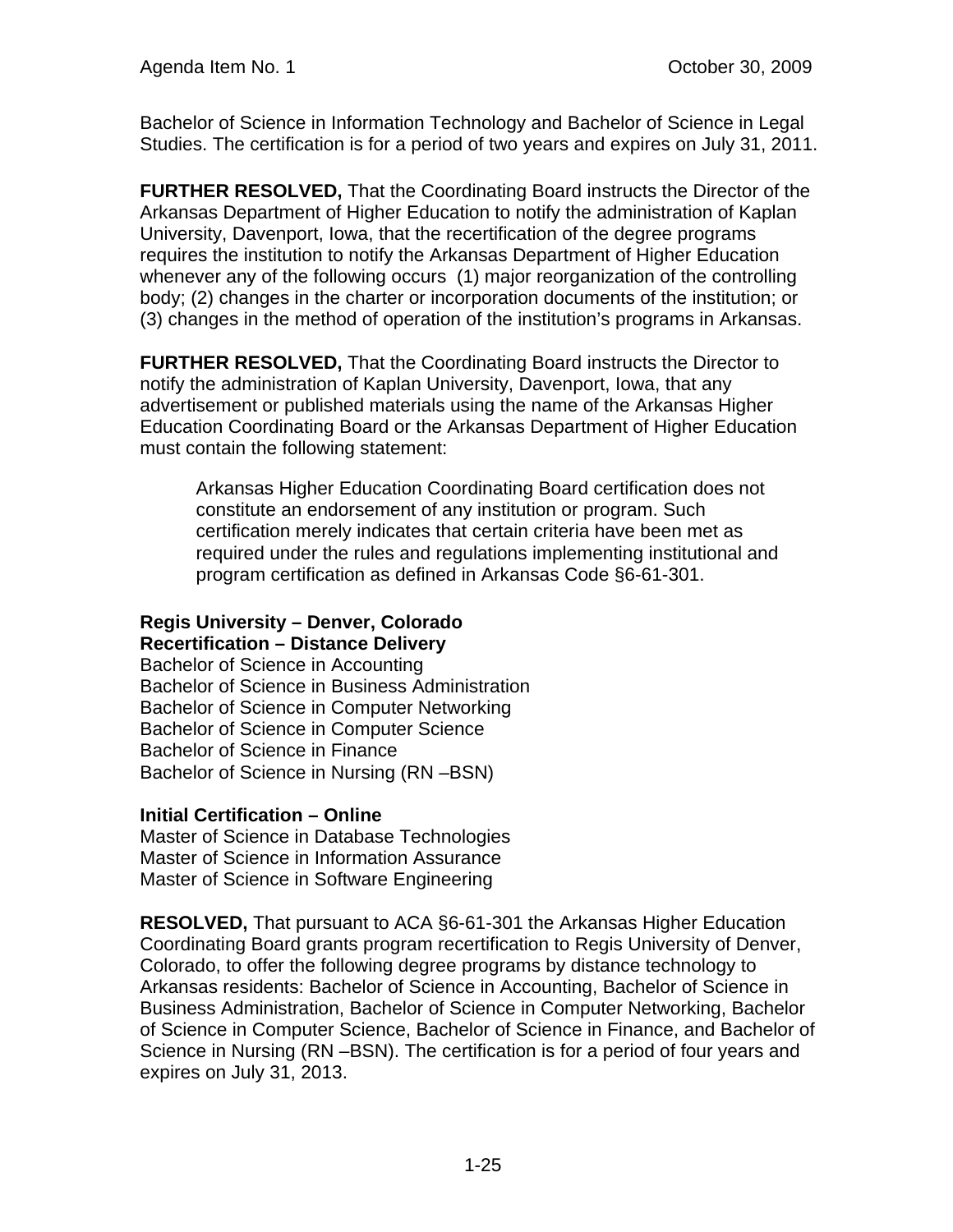**FURTHER RESOLVED**, That pursuant to ACA §6-61-301, the Arkansas Higher Education Coordinating Board grants initial certification to Regis University of Denver, Colorado, to offer the following degree programs through distance delivery to Arkansas residents: Master of Science in Database Technologies, Master of Science in Information Assurance, and Master of Science in Software Engineering The certification is for a period of two years and expires on July 31, 2011.

**FURTHER RESOLVED,** That the Coordinating Board instructs the Director of the Arkansas Department of Higher Education to notify the administration of Regis University, Denver, Colorado, that recertification of the degree program requires the institution to notify the Arkansas Department of Higher Education whenever any of the following occurs: (1) major reorganization of the controlling body; (2) changes in the charter or incorporation documents of the institution; or (3) changes in the method of operation of the institution's programs in Arkansas.

**FURTHER RESOLVED,** That the Coordinating Board instructs the Director to notify the administration of Regis University, Denver, Colorado, that any advertisement or published materials using the name of the Arkansas Higher Education Coordinating Board or the Arkansas Department of Higher Education must contain the following statement:

Arkansas Higher Education Coordinating Board certification does not constitute an endorsement of any institution or program. Such certification merely indicates that certain criteria have been met as required under the rules and regulations implementing institutional and program certification as defined in Arkansas Code §6-61-301.

**Strayer University – Washington, D.C. Initial Certification – Distance Delivery**  Master of Health Services Administration Master of Public Administration

**RESOLVED,** That pursuant to ACA §6-61-301 the Arkansas Higher Education Coordinating Board grants initial program certification to Strayer University, Washington, D.C., to offer the following degree programs by distance technology to Arkansas residents: Master of Health Services Administration and Master of Public Administration. The initial certification is for a period of two years and expires on July 31, 2011.

**FURTHER RESOLVED,** That the Director of the Arkansas Department of Higher Education is authorized to notify the administration of Strayer University, Washington, D.C., that the certification of the degree programs requires the institution to notify the Arkansas Department of Higher Education whenever any of the following occurs: (1) major reorganization of the controlling body; (2)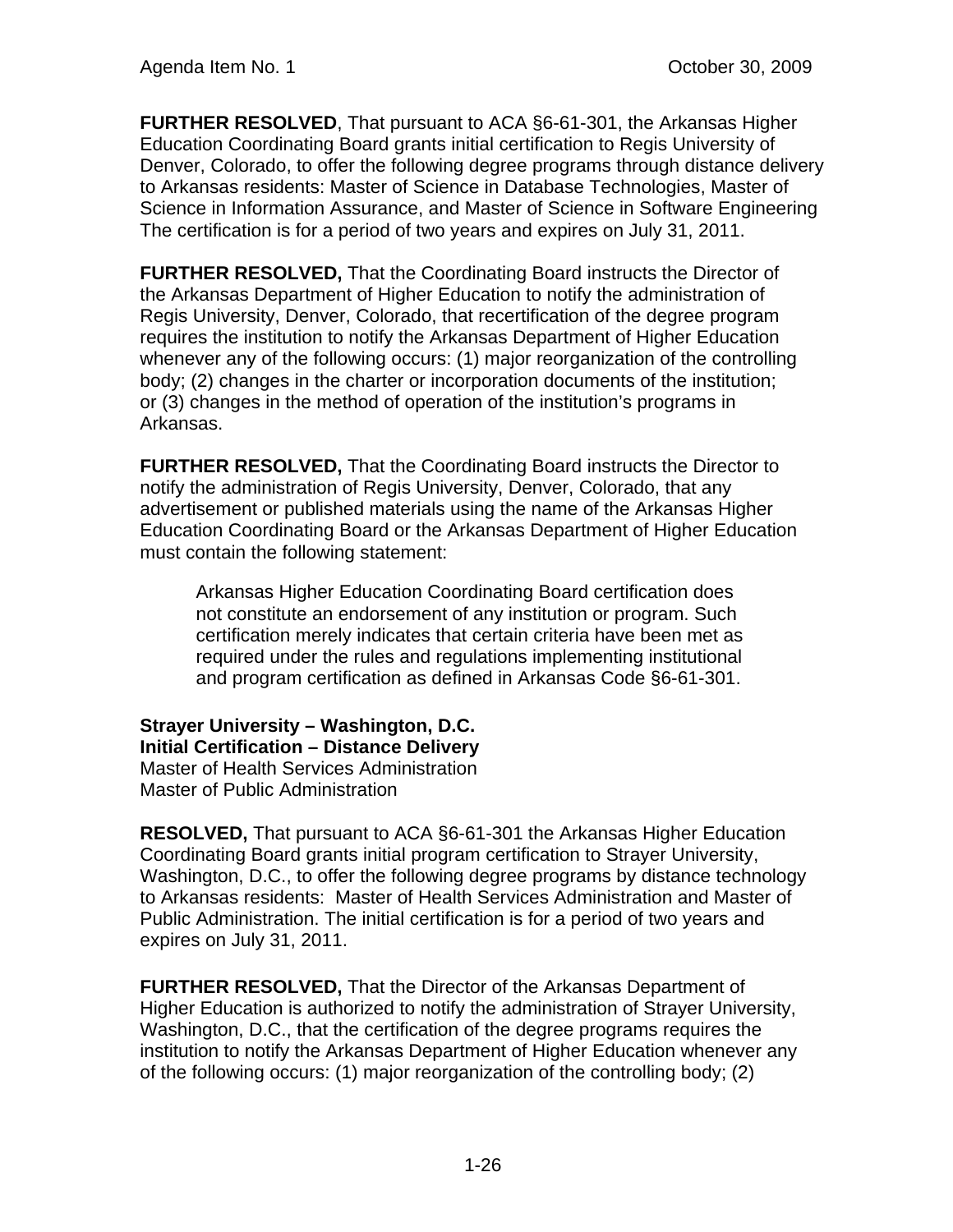changes in the charter or incorporation documents of the institution; or (3) changes in the method of operation of the institution's programs in Arkansas.

**FURTHER RESOLVED,** That the Coordinating Board instructs the Director to notify the administration of Strayer University, Washington, D.C., that any advertisement or published materials using the name of the Arkansas Higher Education Coordinating Board or the Arkansas Department of Higher Education must contain the following statement:

Arkansas Higher Education Coordinating Board certification does not constitute an endorsement of any institution or program. Such certification merely indicates that certain criteria have been met as required under the rules and regulations implementing institutional and program certification as defined in Arkansas Code §6-61-301.

# **Strayer University – Little Rock, Arkansas Initial Certification**

Bachelor of Business Administration Bachelor of Science in Information Systems Bachelor of Science in Accounting Master of Science in Accounting Master of Business Administration Master of Health Services Administration Master of Public Administration

**RESOLVED,** That pursuant to ACA §6-61-301 the Arkansas Higher Education Coordinating Board grants initial program certification to Strayer University, Little Rock, Arkansas, to offer the following degree programs to Arkansas residents: Bachelor of Business Administration, Bachelor of Science in Information System, Bachelor of Science in Accounting, Master of Science in Accounting, Master of Business Administration, Master of Health Services Administration, and Master of Public Administration. The initial certification is for a period of two years and expires on July 31, 2011.

**FURTHER RESOLVED,** That the Director of the Arkansas Department of Higher Education is authorized to notify the administration of Strayer University, Little Rock, Arkansas, that the certification of the degree programs requires the institution to notify the Arkansas Department of Higher Education whenever any of the following occurs: (1) major reorganization of the controlling body; (2) changes in the charter or incorporation documents of the institution; or (3) changes in the method of operation of the institution's programs in Arkansas.

**FURTHER RESOLVED,** That the Coordinating Board instructs the Director to notify the administration of Strayer University, Little Rock, Arkansas, that any advertisement or published materials using the name of the Arkansas Higher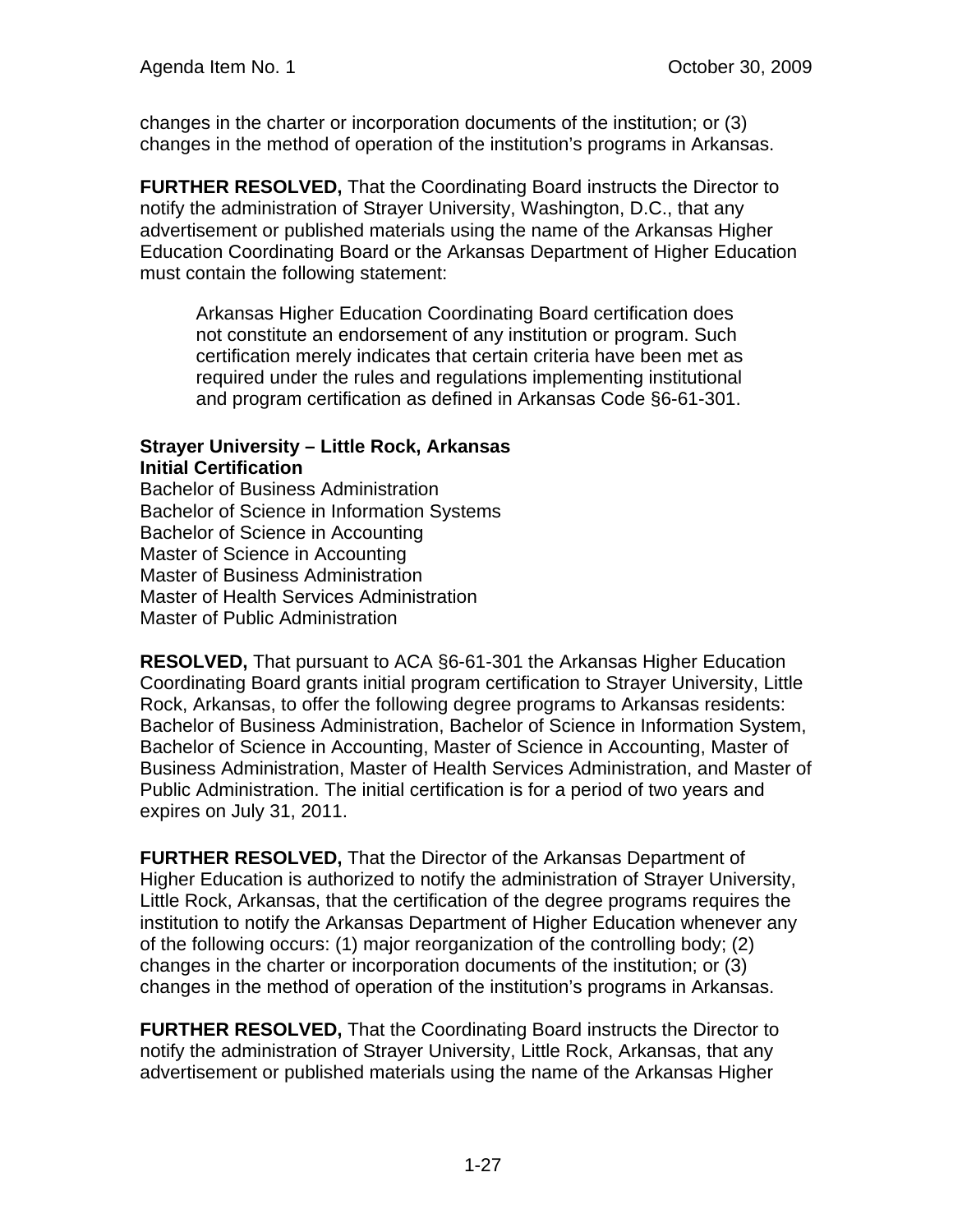Education Coordinating Board or the Arkansas Department of Higher Education must contain the following statement:

Arkansas Higher Education Coordinating Board certification does not constitute an endorsement of any institution or program. Such certification merely indicates that certain criteria have been met as required under the rules and regulations implementing institutional and program certification as defined in Arkansas Code §6-61-301.

# **Walden University – Minneapolis, Minnesota Initial Certification – Distance Delivery**

Master of Information Systems Management Master of Science in Leadership Master of Healthcare Administration Master of Science in Clinical Research Administration Master of Science in Nonprofit Management and Leadership Doctor of Business Administration

**RESOLVED,** That pursuant to ACA §6-61-301 the Arkansas Higher Education Coordinating Board grants initial program certification to Walden University, Minneapolis, Minnesota, to offer the following degree programs by distance technology to Arkansas residents: Master of Information Systems Management, Master of Science in Leadership, Master of Healthcare Administration, Master of Science in Clinical Research Administration, Master of Science in Nonprofit Management and Leadership, and Doctor of Business Administration. The certification is for a period of two years and expires on July 31, 2011.

**FURTHER RESOLVED,** That the Director of the Arkansas Department of Higher Education is authorized to notify the administration of Walden University, Minneapolis, Minnesota, that the certification of the degree programs requires the institution to notify the Arkansas Department of Higher Education whenever any of the following occurs: (1) major reorganization of the controlling body; (2) changes in the charter or incorporation documents of the institution; or (3) changes in the method of operation of the institution's programs in Arkansas.

**FURTHER RESOLVED,** That the Coordinating Board instructs the Director to notify the administration of Walden University, Minneapolis, Minnesota, that any advertisement or published materials using the name of the Arkansas Higher Education Coordinating Board or the Arkansas Department of Higher Education must contain the following statement:

Arkansas Higher Education Coordinating Board certification does not constitute an endorsement of any institution or program. Such certification merely indicates that certain criteria have been met as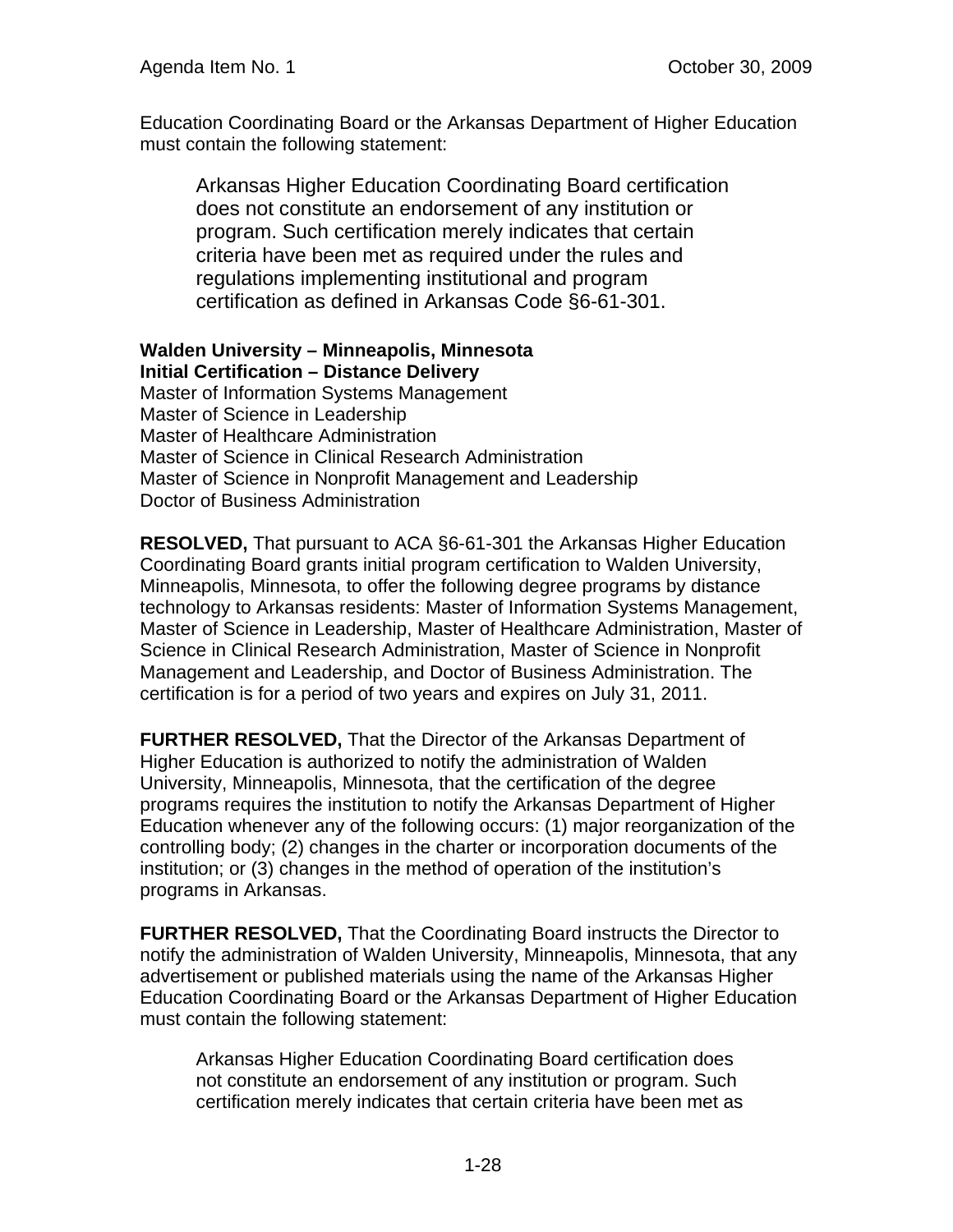required under the rules and regulations implementing institutional and program certification as defined in Arkansas Code §6-61-301.

Dr. Grant commented on the fact that 10 different schools are bringing 40 different programs to Arkansas. This will lead to countless hours of work for ADHE staff to ensure that the out-of-state institutions are following regulations, said Dr. Grant.

Jodie Carter questioned the ICAC Committee selection and criteria process and asked if the committee consisted of any minorities. Zanette Douglas explained that presently there are no minorities on the committee; however, she noted that minorities are not excluded from the committee.

Steve Luelf asked how many out-of-state institutions have been rejected. Ms. Douglas explained that if the institution isn't accredited, they are rejected immediately.

Dr. Grant asked if ADHE ever delayed the approval process. Ms. Douglas explained that in some cases the approval process could take up to six or seven months.

> Agenda Items No. 19 and 20 Letters of Notification and Letters of Intent

The Department of Higher Education received notice from 23 institutions on programs not requiring Board action. Notification was received on 21 programs possibly requiring Board action. During this period, the Institutional Certification Advisory Committee received notice of requests from 12 out-of-state institutions to offer degree programs to Arkansas residents. The program notice list appears in the Letters of Notification on pages 19-1 through 19-6 and in the Letters of Intent on pages 20-1 through 20-5 of the agenda book.

> Agenda Item No. 21 Economic Feasibility of Bond Issue South Arkansas Community College

South Arkansas Community College (SACC) requests approval of the economic feasibility of plans to issue bonds totaling approximately \$3.59 million with a term of up to thirty (30) years with an estimated annual interest rate of 5.0 percent. Proceeds from the bond issue will be used for educational and general purposes. The South Arkansas Community College Board of Trustees approved this financing at its meeting on May 19, 2009.

The educational and general issue will be approximately \$3.59 million with an estimated annual debt service of \$234,000. Proceeds will be used for the construction of a Health Sciences building. Coordinating Board policy regarding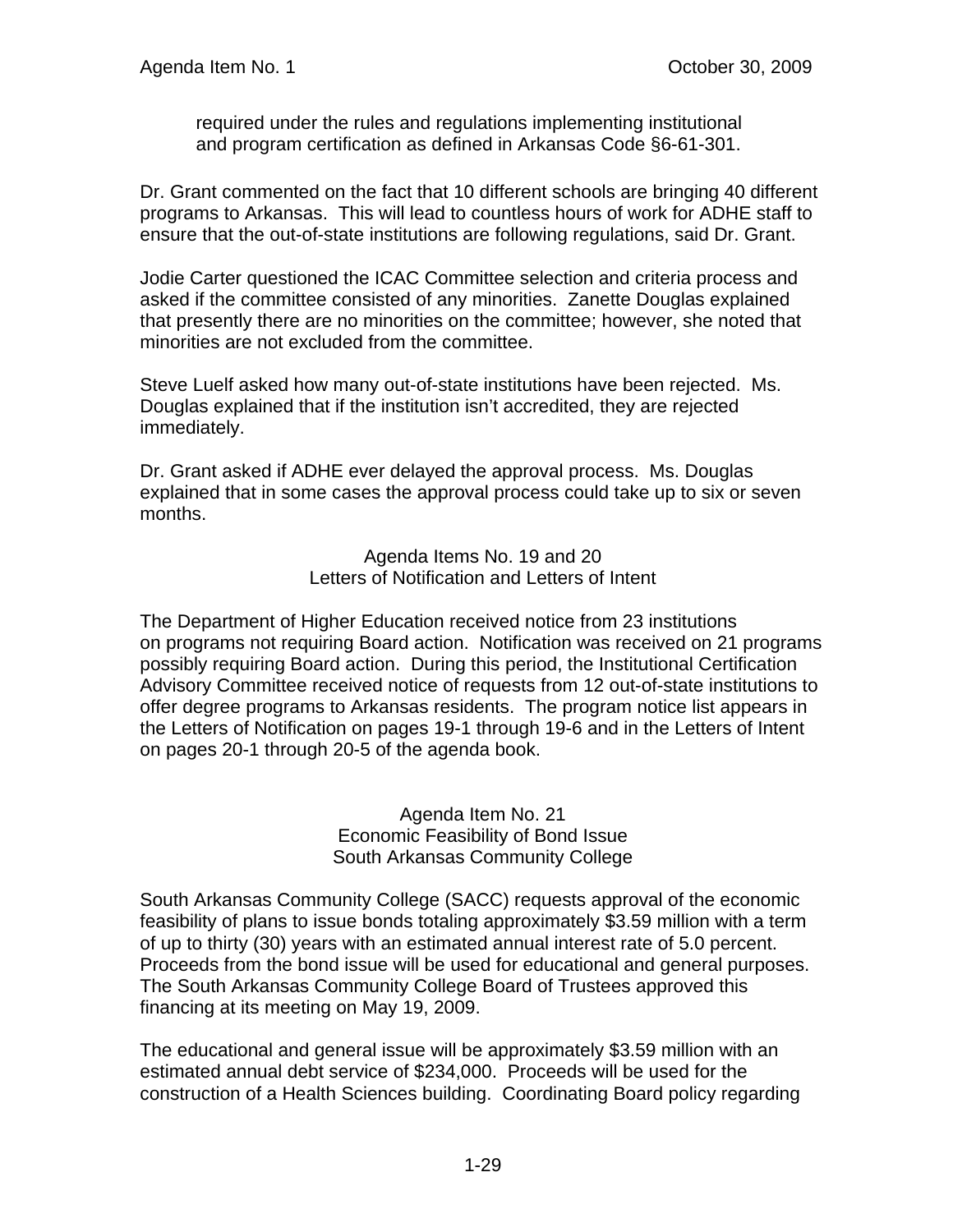debt service provides that a maximum of 25 percent of net tuition and fee revenue may be pledged to educational and general debt service; in addition, higher education institutions may obligate local tax or millage so long as the annual proceeds equal no less than 120 percent of the annual debt service.

The institution will dedicate funds from its unrestricted education and general fund as well as its unexpended plant fund for maintenance costs.

**RESOLVED,** That the Arkansas Higher Education Coordinating Board considers economically feasible plans for South Arkansas Community College to issue bonds totaling approximately \$3.59 million with a term of up to 30 years at an estimated annual interest rate of 5.0 percent for the construction of a health sciences building.

**FURTHER RESOLVED,** That the Director of the Arkansas Department of Higher Education is authorized to notify the President and the Chair of the Board of the Trustees of South Arkansas Community College of the Coordinating Board's resolution.

Mr. Hodges noted an error in the resolution on page 21-1 of the Agenda book (should read bond issue instead of loan).

Dr. Olin Cook moved to recommend Agenda Item No. 21 to the full Board for consideration. David Leech seconded and the Committee unanimously approved.

> Agenda Item No. 22 Economic Feasibility of Loan Arkansas State University – Mountain Home

Arkansas State University – Mountain Home (ASUMH) requests approval of the economic feasibility of a loan of approximately \$2.5 million with a term of up to twenty (20) years with an estimated annual interest rate not to exceed 5.5 percent. Proceeds from the loan will be used for educational and general purposes. The Arkansas State University Board of Trustees approved the financing at its meeting on June 23, 2009.

The educational and general loan will be approximately \$2.5 million with an estimated annual debt service of \$210,000. Proceeds will be used for the construction of a Community Development Center, including a performing arts auditorium, banquet hall, concourse and art gallery space, an outdoor amphitheater, business and industry workforce/continuing education development offices and classrooms. Coordinating Board policy regarding debt service provides that educational and general debt service may not exceed 25 percent of tuition and fee revenue; in addition, higher education institutions may obligate local tax or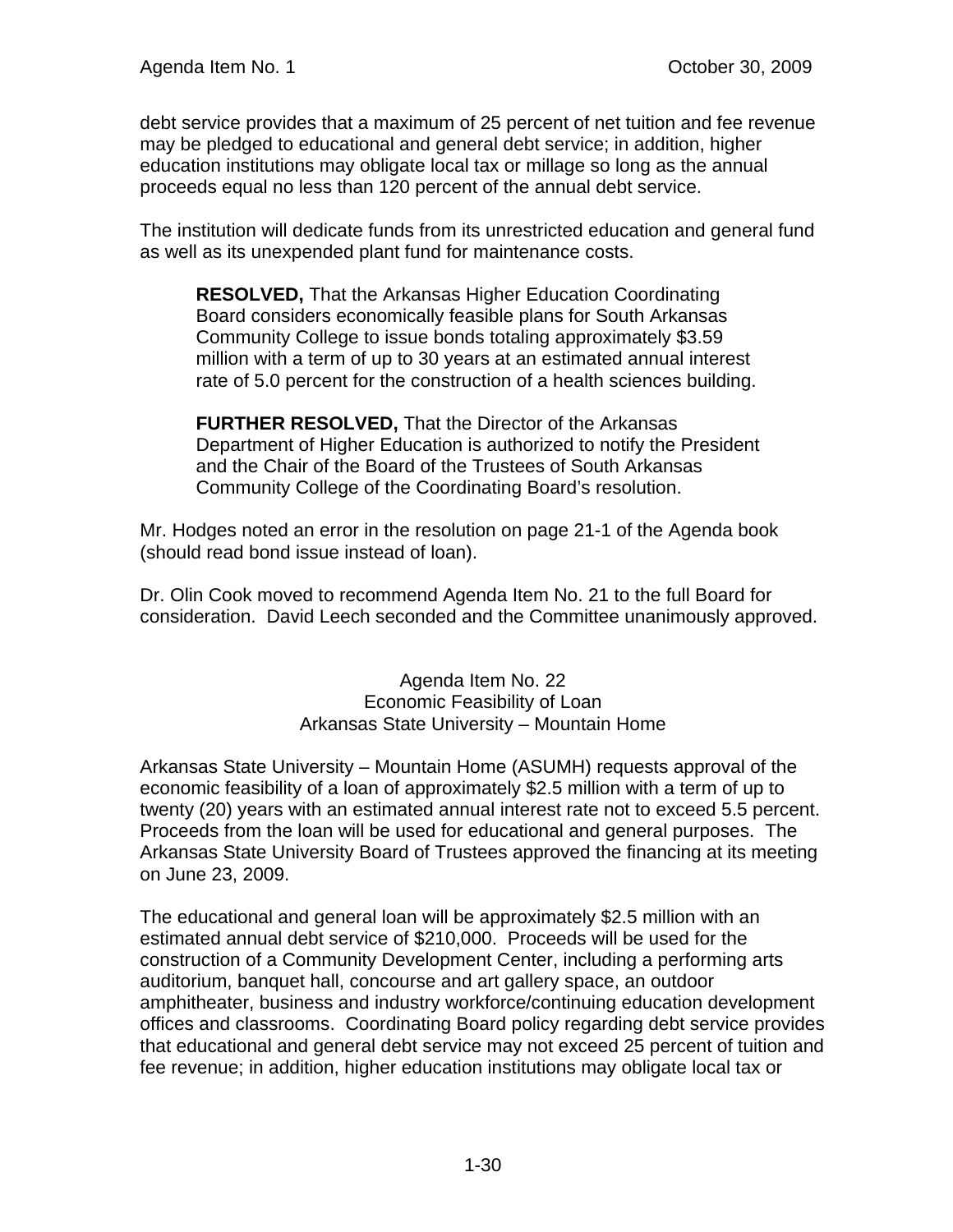millage so long as the annual proceeds equal no less than 120 percent of the annual debt service.

**RESOLVED,** That the Arkansas Higher Education Coordinating Board considers economically feasible plans for Arkansas State University – Mountain Home to obtain a loan for approximately \$2.5 million with a term of up to 20 years at an estimated annual interest rate not to exceed 5.5 percent for the construction of a community development center.

**FURTHER RESOLVED,** That the Director of the Arkansas Department of Higher Education is authorized to notify the President and the Chair of the Board of the Trustees of Arkansas State University System and the President of Arkansas State University System of the Coordinating Board's resolution.

David Leech commented on the raised endowment. Dr. Ed Coulter, Chancellor at ASU-MH, explained that this is a much needed facility and will provide a place for graduations. He added that the multi-purpose facility will also serve as a gift to the community, which helped raise the money.

Kaneaster Hodges asked why ASU-MH chose to do this project as a loan. Dr. Coulter said that he wanted to use their local community to fund this project. Dr. Coulter also added that ASU-MH's intent is to pay off the loan early.

David Leech moved to recommend Agenda Item No. 22 to the full Board for consideration. Kaneaster Hodges seconded and the Committee unanimously approved.

> Agenda Item No. 23 Economic Feasibility of Bond Issue Northwest Arkansas Community College

Northwest Arkansas Community College requests approval of the economic feasibility of plans to issue bonds for approximately \$10.66 million with a maximum term of 30 years at an estimated annual interest rate of 5.0 percent. Proceeds from the bond issue will be used for educational & general (E&G) purposes. The Northwest Arkansas Community College Board of Trustees approved this action at its meeting held on July 17, 2009.

The E&G issue will be approximately \$10.66 million with annual debt service of \$619,165. Proceeds from the issue will be used to purchase property adjacent to the main campus as an extension of education and general instructional space and offices. Coordinating Board policy regarding debt service provides that annual millage revenue must be at least 120% of annual debt service.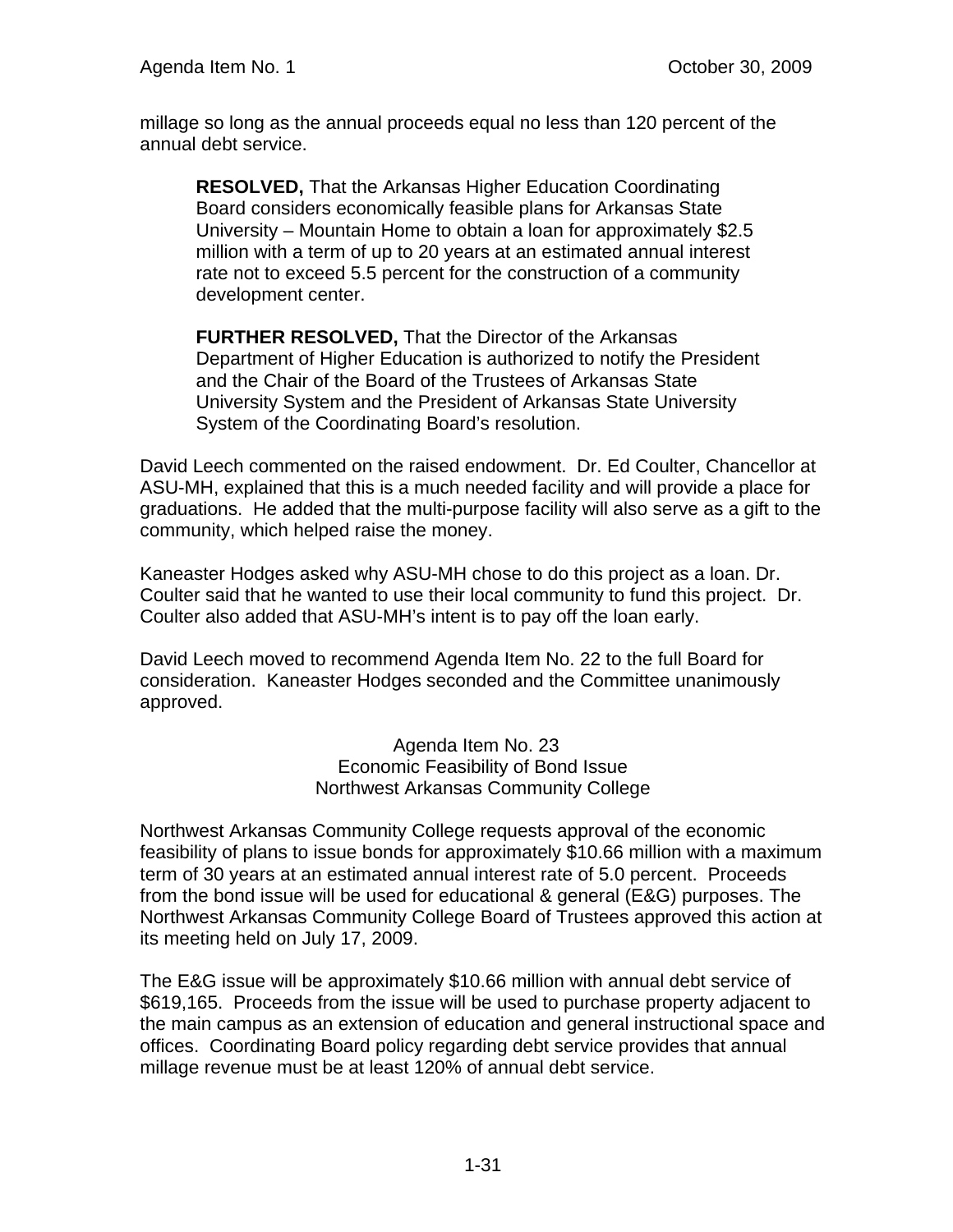**RESOLVED,** That the Arkansas Higher Education Coordinating Board considers economically feasible plans for Northwest Arkansas Community College to issue bonds for approximately \$10.66 million with a term of 30 years at an estimated annual interest rate of 5.0 percent to purchase property adjacent to the campus.

**FURTHER RESOLVED,** That the Director of the Arkansas Department of Higher Education is authorized to notify the President and the Chair of the Board of Trustees of Northwest Arkansas Community College of the Coordinating Board's resolution.

The source of funding for ongoing maintenance and operation of the facility will initially be lease revenues while the current owner of the property exits the facility. Steve Luelf asked how long the existing owners would occupy the facility. Ms. Pettingill said that she was unsure as to when the current owner would vacate.

Kaneaster Hodges moved to recommend Agenda Item No. 23 to the full Board for consideration. Bob Crafton seconded and the Committee unanimously approved.

> Agenda Item No. 24 Proposed Changes to Higher Education Bond Projects

The Arkansas Higher Education Coordinating Board approved a list of Higher Education Bond Projects on April 27, 2007, and revisions were requested**.** 

**RESOLVED**, That the Arkansas Higher Education Coordinating Board approves and endorses the revision to the proposed Higher Education Bond Project as described in this agenda item and that this project is incorporated in the Plan of Implementation.

**FURTHER RESOLVED,** That the Director is instructed to transmit to the Governor the plan for capital projects for public institutions of higher education to be funded from the proceeds derived from the sale of Higher Education Bonds.

**FURTHER RESOLVED,** That all requirements and limitations approved for the Higher Education Bond Projects by the Arkansas Higher Education Coordinating Board on November 4, 2005, apply to these changes.

Kaneaster Hodges asked if any new money was involved or if they were simply reallocating existing funds. Ms. Pettingill said there is no new money.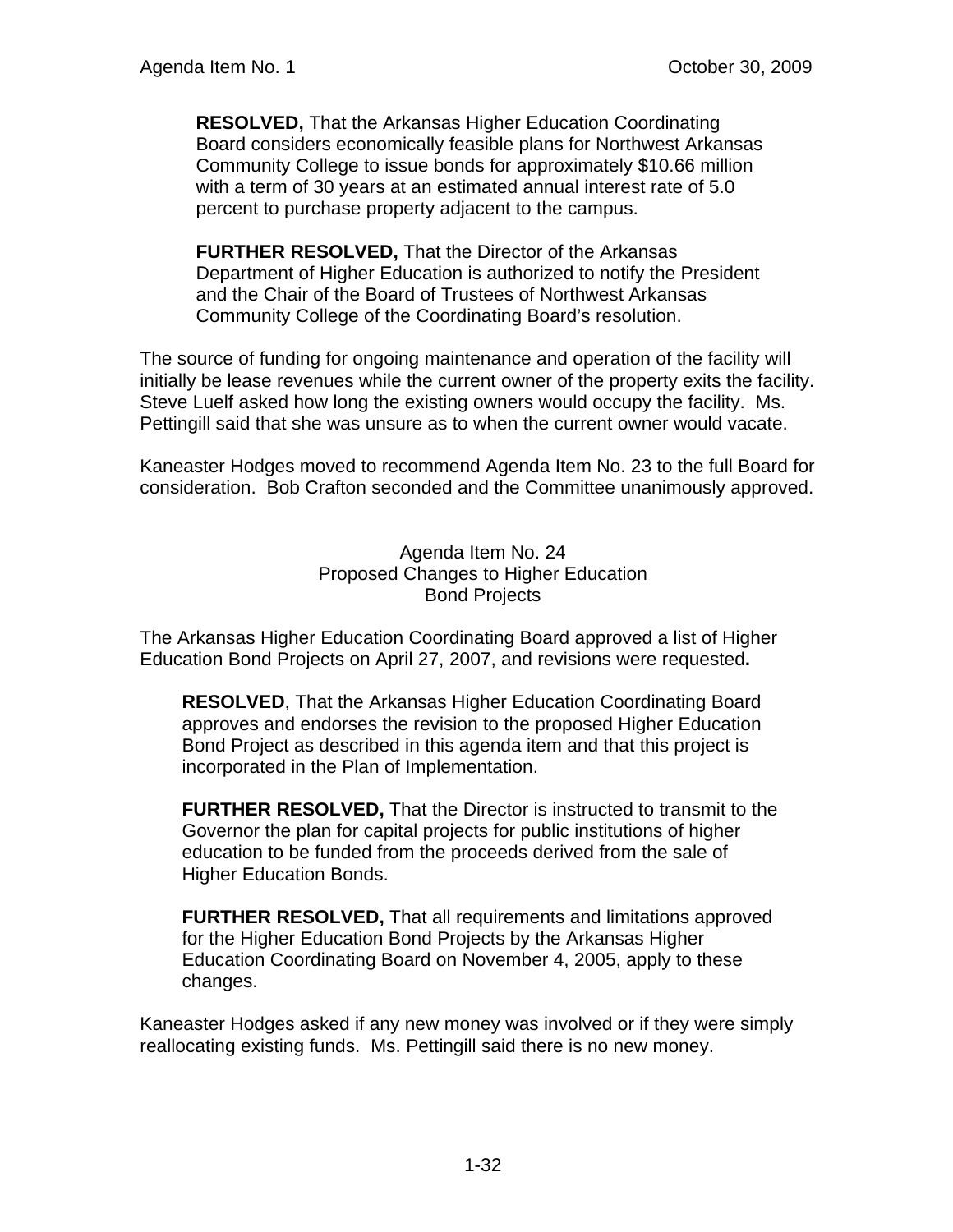Based on Henderson State University's request to move \$106,588 for the construction of a new School of Nursing building, Steve Luelf asked where the dollars were being moved from. Ms. Pettingill explained that the funds would be moved from the Technology Renovation project.

Kaneaster Hodges moved to recommend Agenda Item No. 24 to the full Board for consideration. David Leech seconded and the Committee unanimously approved.

> Agenda Item No. 25 Certification of Intercollegiate Athletic Revenues and Expenditures for 2009-10

A.C.A. §6-62-805 (Act 366 of 1991) requires each state-supported institution of higher education to certify annually by June 15 to the Arkansas Higher Education Coordinating Board that its intercollegiate athletic program will generate sufficient revenues to meet expenditures or that any athletic deficit will be met by separate institutional board-sanctioned student athletic fees.

Institutions with intercollegiate athletic programs submitted ADHE Form 21-2, "Certification of Budgeted Athletic Revenues and Expenditures" and proper supporting documentation. ADHE finance staff verified that the athletic data submitted by the institutions matched the overall 2009-10 institutional operating budgets.

A.C.A. §6-62-804 requires that any student athletic fees assessed must be clearly defined in all publications and institutional board minutes, and listed separate and distinct from tuition or other student fees on student tuition and fee statements. All institutions assessing a student athletic fee have certified to the Department compliance with this requirement and have submitted copies of their student fee billing statements illustrating the disclosure of the athletic fee to each student.

**RESOLVED**, That the Arkansas Higher Education Coordinating Board accepts the Certification of Intercollegiate Athletic Revenues and Expenditures Budgeted for 2009-10 as prepared in accordance with Arkansas Higher Education Coordinating Board uniform accounting standards and definitions for athletic reporting.

Kaneaster Hodges voiced concerns regarding the increase in athletic fees for several institutions. He commented that it appeared that some institutions are being disingenuous when reporting their athletic fees.

David Leech commented that he too shared Mr. Hodges concerns stating that institutions can't continue to be competitive by continuing to raise fees.